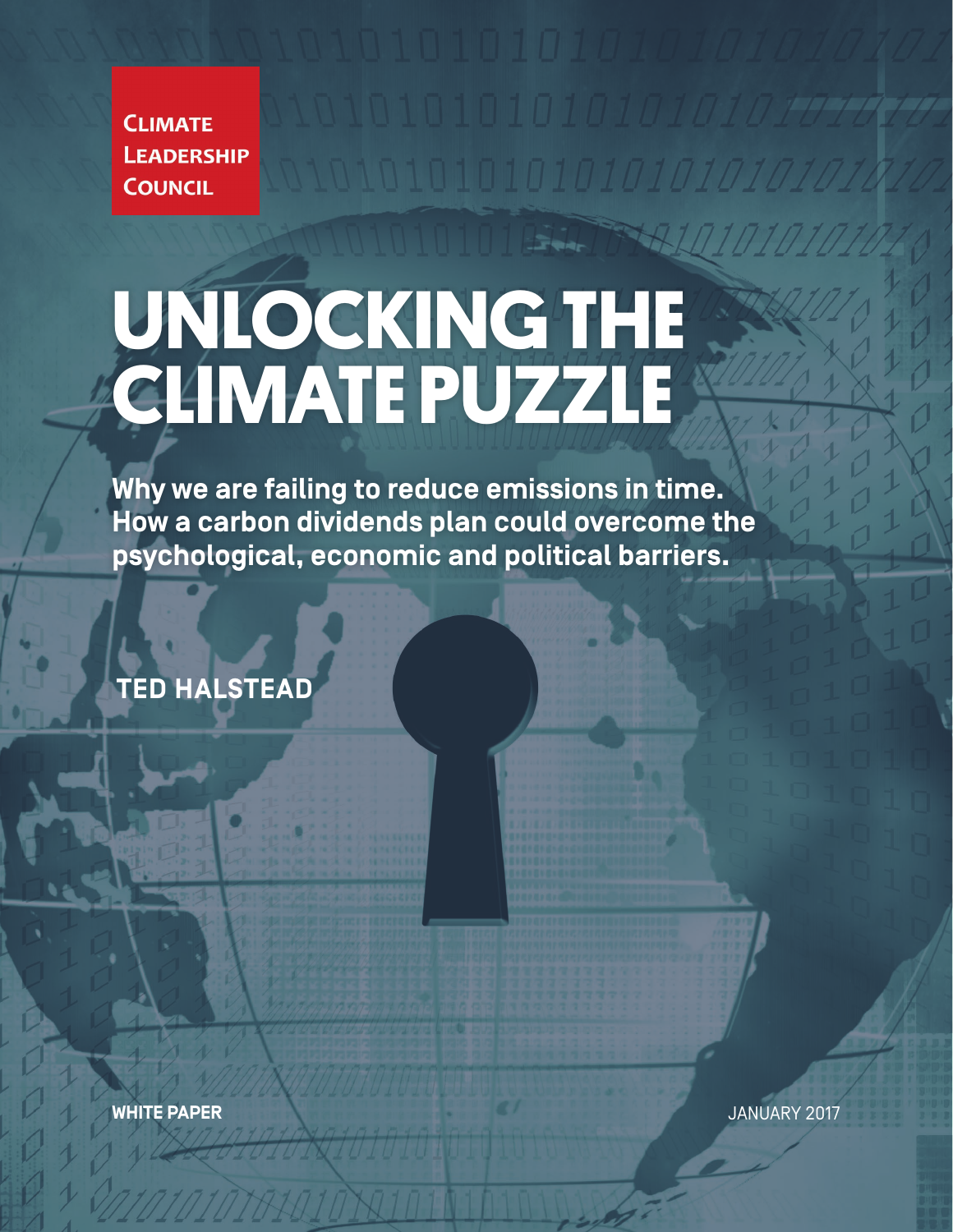#### **About the Author**



**Ted Halstead** is the founder, President and CEO of the Climate Leadership Council. Previously, he was founding President and CEO of New America from 1999 to 2007, and continues to serve on

New America's Board of Directors.

At the age of 25, Halstead founded and directed Redefining Progress, an environmental economics think tank that organized the 1997 Economists' Statement on Climate Change. It includes 18 Nobel laureates as signatories, and remains the largest public statement in the history of the economics profession.

He is co-author with Michael Lind of *The Radical Center: The Future of American Politics* (Doubleday, 2001), and editor of *The Real State of the Union* (Basic Books, 2004). He was selected as a Young Global Leader by the World Economic Forum in Switzerland.

Mr. Halstead is a frequent public speaker and media commentator, having appeared as a guest on Nightline, ABC's World News Tonight, CNN, CNBC, C-SPAN, and PBS. His articles have appeared in *The New York Times*, *The Washington Post*, *The Financial Times*, *The Atlantic*, *Los Angeles Times*, and *The Harvard Business Review*.

Halstead graduated Phi Beta Kappa from Dartmouth College, and received his Master's degree from Harvard's Kennedy School of Government, where he was a Montgomery Fellow.

#### **About the Climate Leadership Council**

The Climate Leadership Council is an international research and advocacy organization whose mission is to mobilize global opinion leaders around the most effective, popular and equitable climate solutions. As a central part of this mission, the Council develops and promotes new policy frameworks based on carbon dividends for each of the largest greenhouse gas emitting regions. Currently active in Washington and London, the Council will expand to Berlin, Beijing and New Delhi next.

Find out more at **www.clcouncil.org**.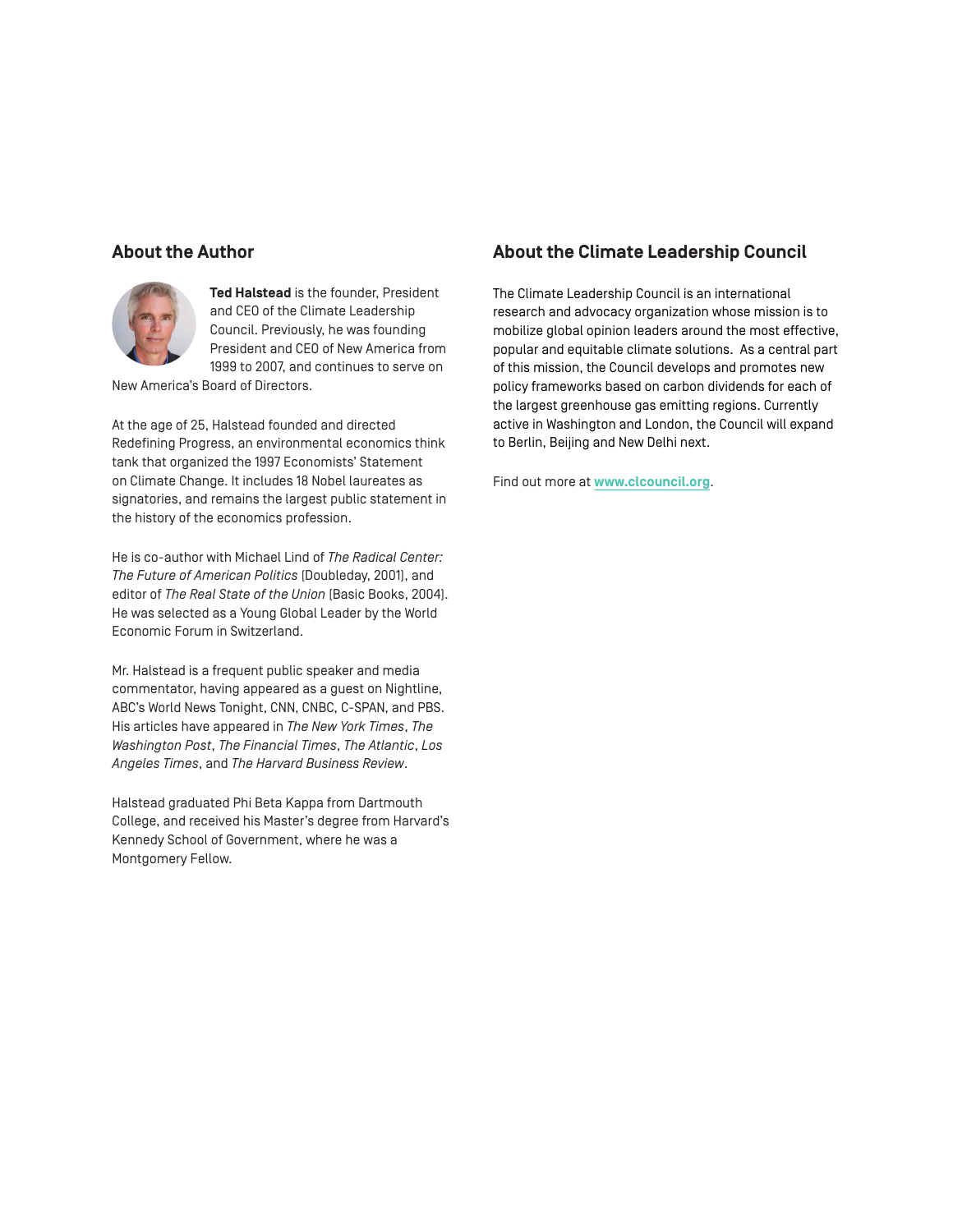# **INTRODUCTION**

Today's climate debate, and with it much of the promise of our collective future, is ensnared in a Gordian knot. The risks of a warming planet continue to mount while the inadequacy of current responses becomes more apparent. We seem trapped by multiple psychological, economic and political obstacles, just as our window for changing course is closing.

Echoing scientific consensus, every leading head of state now in office, with the notable exception of President Trump, has publicly agreed that we must prevent global temperatures from rising more than two degrees Celsius above pre-industrial levels if we are to avoid the most serious consequences of climate change. On our present trajectory, we will significantly overshoot this redline.

According to the UN's Intergovernmental Panel on Climate Change, staying below 2°C requires us to cut greenhouse gas emissions by up to 70 percent by 2050, and eliminate them entirely by the end of the century.<sup>1</sup> In the past two years, worldwide carbon emissions were essentially flat. The difference between zero and 70 percent is the size of our climate reality gap over the next 33 years.

The mainstream opinion among climatologists is that, barring major policy changes, the world is heading towards 4°C of warming by 2100, or double the agreed-upon limit. The World Bank issued a report on the likely impacts of a  $4^{\circ}$ C increase. $^2$  The list is by now well known, but still quite jarring if you consider that it could redefine the lives of those already born: the flooding of coastal cities, deadly

heat waves, risks to food production, massive involuntary migration, higher malnutrition, water scarcity in many regions, loss of biodiversity and a disproportionate impact on poor countries.

**We face a known global threat of enormous consequence that is within our technological capability to solve. Yet not a single major power is implementing adequate solutions**

The early impacts are difficult to miss: from recordbreaking temperatures each month, to melting polar icecaps, to dying coral reefs, to regular flooding in Miami Beach. The worst-case scenario, according to the latest research, is a sea level rise of between 1 to 5 meters (3 to 15 feet) this century. As former NASA climatologist James Hansen, lead author of one recent study, explains: "That would mean the loss of all coastal cities, most of the world's major cities and all of their history."3

The Paris climate summit will hardly save the day. Leaders from 171 nations signed this agreement in April 2016, based on individualized country plans to reduce emissions. Yet the best estimates suggest that even if all countries honor their Paris commitments—a doubtful proposition, as these are non-binding—global temperatures are still projected to rise far in excess of 2°C this century.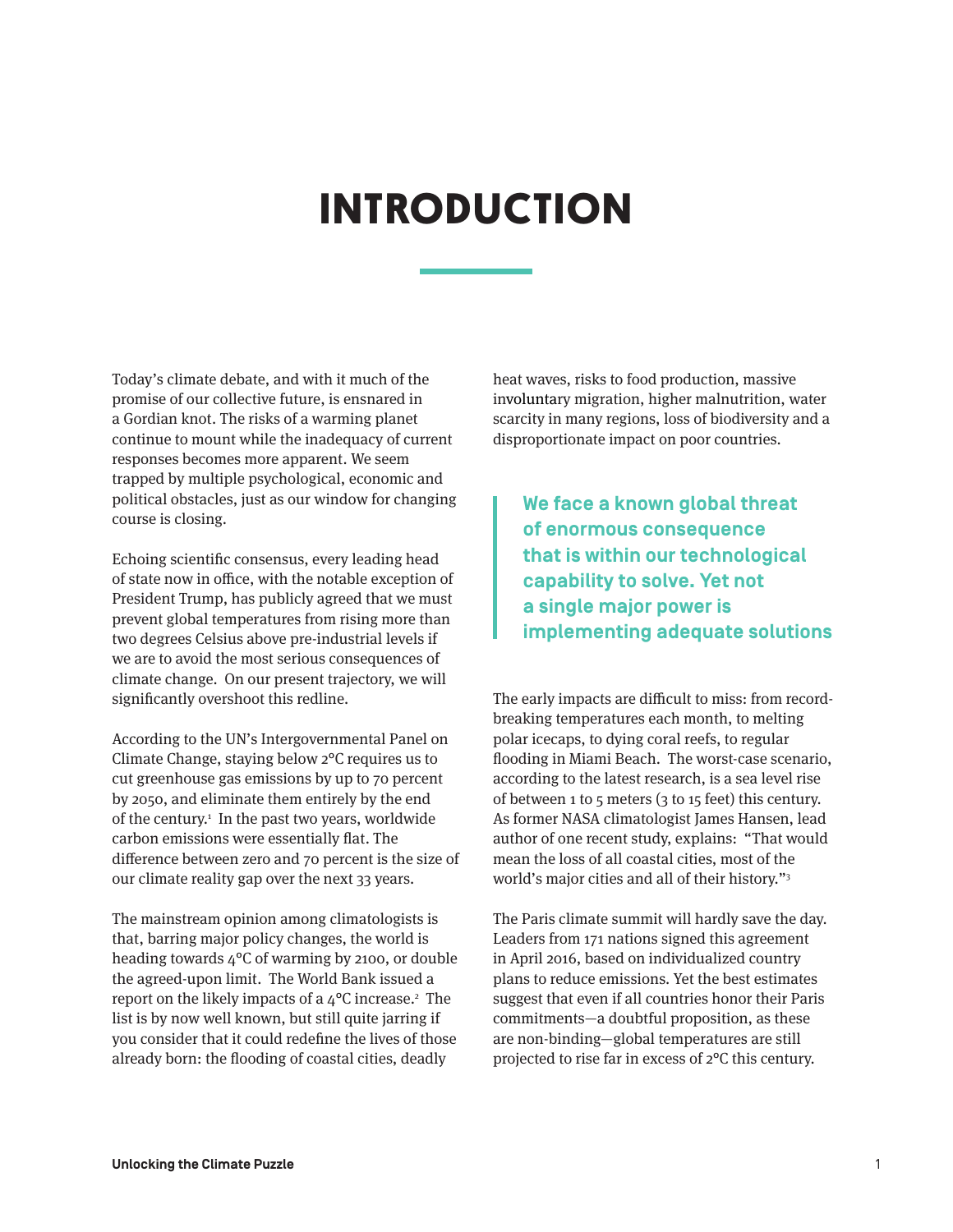Nor will the falling prices of solar and wind power solve the problem on their own. Certainly, the increasing cost competitiveness of renewables is good news, but their full potential will remain hamstrung as long as fossil fuel prices stay low. Absent fundamental policy changes, wind, solar, nuclear and other promising technologies are no match to the twin challenges of upgrading the world's entire industrial and transportation infrastructure, and meeting the energy needs of the 2.6 billion people projected to join our global population by mid-century.

Ours is an unprecedented juncture in human history. We face a known global threat of enormous consequence that is within our technological capability to solve. Yet not a single major power is implementing adequate solutions. And headwinds seem to be coming from all directions: from global economic forces, sociological trends and psychological barriers standing in the way, to daunting political obstacles, both domestically

and globally. A new wave of populism is spreading alongside mounting inequality, nationalism is on the rise, the global economy remains weak, and great power rivalries are resurfacing.

The United States offers a perfect illustration. In Paris, we committed to reduce emissions by up to 28 percent by 2025, but the Trump administration now seems intent on dismantling most of President Obama's climate legacy, including the Clean Power Plan, its centerpiece. This casts doubt not only on America's ability to meet its Paris pledge, but also on that of other nations, many of whom are counting on US leadership. Even if all stars align and the United States somehow meets its Paris commitment, this is but a modest first step.

Many disparate factors have conspired to create the mother of all political problems. There is an elegant way to unlock each part of this puzzle, but first we need a deeper understanding of how we got here.

### **THE PSYCHOLOGY AND GEOPOLITICS OF INACTION**

Daniel Kahneman, though a Princeton psychologist, won the 2002 Nobel Prize in economics for his research on how cognitive biases challenge the utility theory of economics, which posits that decision-making is rational. Based on his research, Kahneman laments: "I really see no path to success on climate change." Harvard psychologist Daniel Gilbert concurs, claiming that the issue "really has everything going against it. A psychologist could barely dream up a better scenario for paralysis."

From the perspective of behavioral psychology, one of the main difficulties with climate change is its lack of immediacy or salience. In contrast to, say, a car heading straight towards you, the threat of global warming seems remote, complicated, and disconnected from our everyday lives. Ironically, one of its earliest consequences even seems pleasant: warmer winters. Another impediment is disinformation. As Kahneman explains, "people will score it as a draw, even if there is a National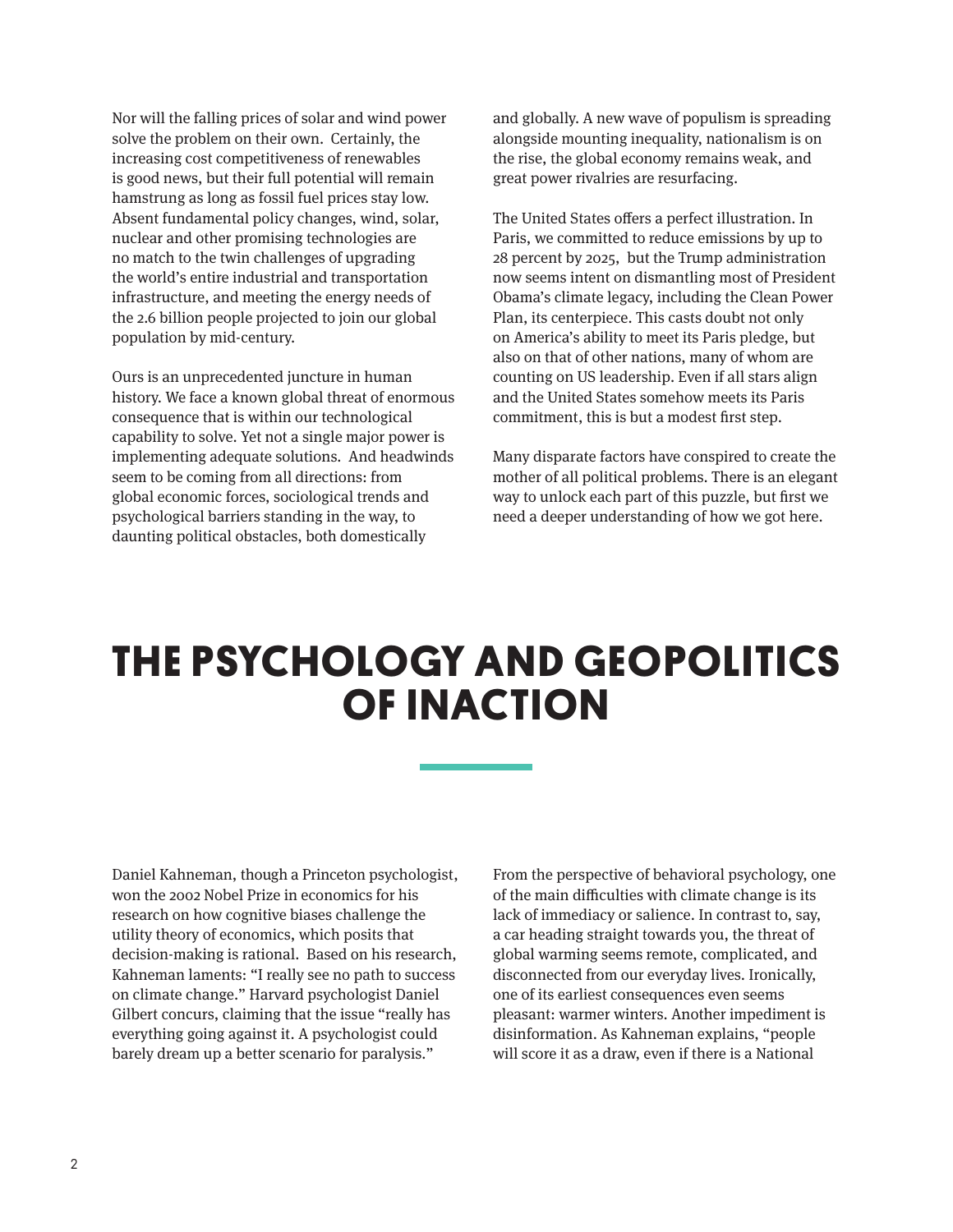Academy on one side and some cranks on the other."

The greatest cognitive barrier distorting our climate-related decisions, however, is the lack of short-term benefits, combined with Kahneman's theory of "loss aversion,"4 which refers to people's strong preference for minimizing losses over acquiring gains. This dynamic plays itself out at all levels in the climate equation: from the personal to the political to the geopolitical.

### **The greatest cognitive barrier distorting our climate-related decisions is the lack of short-term benefits**

On the personal level, it is inherently difficult to convince people to endure costs now for benefits that accrue to others 30 years hence. Reducing individual greenhouse gas emissions requires concrete sacrifices, be it flying less, reducing the proportion of meat in your diet or purchasing carbon offsets. Because the state of our climate depends on the cumulative emissions added over time, the benefits of reductions today will not be felt for decades. And even then, such "benefits" will manifest in the form of the situation getting less worse, rather than an outright improvement.

From the perspective of Kahneman's loss aversion theory, personal emissions reductions are a tripleblow: first because the loss is immediate and significant; second because the gain is distant in both time and relation to self; and third because the so-called gain is really more of a draw than an advance.

This suggests that today's green-left movement, which deserves much credit for sounding the climate alarm, also deserves blame for framing it in a manner that alienates much of the public. Take Naomi Klein, one of the movement's celebrity authors, whose book This Changes Everything: Capitalism vs. the Climate advocates de-growth,

reduced consumption, and an overthrow of the global economic order. Based on Kahneman's insights, this is precisely the wrong message to motivate people. These prescriptions are so profoundly at odds with the worldview of those on the opposite end of the political spectrum that it is little wonder why they are tempted to dismiss climate science altogether.

In theory, elected officials should be better positioned to weigh evidence, costs and benefits and promote the long-term well-being of their constituents. In practice, however, the unique characteristics of climate change, combined with the power of special interests, often collude to undermine that broader public interest. For one thing, the relevant time frame for most politicians is the next electoral cycle, as opposed to the next halfcentury. For another, it is difficult for leaders—even those most committed to climate mitigation—to get too far ahead of the sacrifices that their constituents are willing to bear.

Complicating matters significantly for political leaders the world over is the fact that because the climate is a global commons, most of the benefits of greenhouse gas abatement programs undertaken by a country occur outside its borders. This, presumably, is what Sen. Marco Rubio (R-Fla.) was referring to during one of the early Republican primary debates of 2016 when, asked about climate change, he answered: "America is not a planet."

This geopolitical challenge has bedeviled all past efforts to reach international climate agreements. Yale University's William Nordhaus, a pioneer in climate economics, argues: "the fundamental reason for the lack of progress is the strong incentives for free-riding in current international climate agreements."5 Free riding, in this case, refers to one country receiving benefits for which it does not bear the costs. Nordhaus continues: "If countries act rationally in their own self-interest, they will have a strong incentive to free-ride on the emissions reductions of others."

Allegations of international free riding have become a topic du jour in spheres ranging from national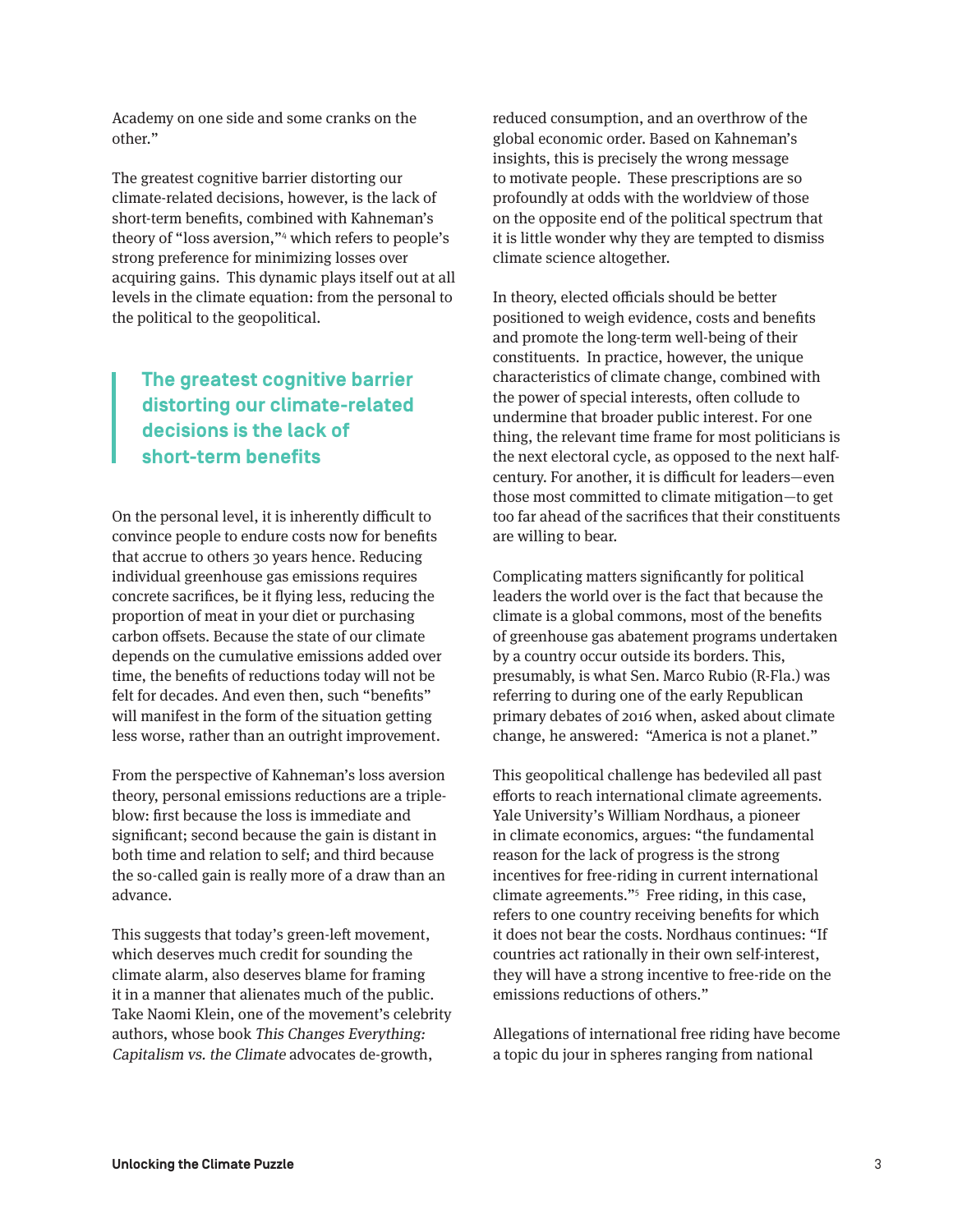security to trade agreements, but they permeate almost every facet of climate negotiations. Nordhaus's analysis explains why the results of the Paris climate conference leave so much to be desired. In the background are escalating tensions between rich and developing nations over climate justice, with advocates for the poor tirelessly pointing out that those who will suffer the most are the least responsible for the problem in the first place, and their governments arguing that they deserve a larger share of the world's fast diminishing carbon budget. Meanwhile, Republicans are fond of arguing that it is futile for the US to lead if China and India do not act in lockstep.

This cauldron of complexity surrounding climate change inevitably feeds on itself, leading to inaction. Stanford psychologist Jon Krosnick found that the public often stops paying attention to this subject when they realize there are no easy answers. This blend of cognitive barriers, complexity and lack of easy solutions, in turn, leads to various forms of psychological coping mechanisms, among both the general public and elected officials.

Clive Hamilton, a professor at Australia's Centre for Applied Philosophy and Public Ethics, and Tim Kasser, professor of psychology at Knox College, have categorized these coping mechanisms into three types.6 The first, "denial strategies," range from true "climate skeptics" who actively reject climate science, to a more "casual" form of denial, whereby adherents seek to reduce the associated anxiety by, for example, skipping news stories about climate change or avoiding conversations on it. Those in this group also employ "inner narratives" to ignore discomforting facts, such as "scientists must be exaggerating."

A majority of the population in developed countries, according to Hamilton and Kasser, fall into the second group, which they call "maladaptive coping strategies." Here, people accept the facts about climate change up to a point, but rely on a variety of tactics to blunt the heavy burden of these facts and their attending emotions. Examples of such tactics include "reinterpreting the threat" through "distancing" by assuming, for instance, that there will be time to find a solution because the effects are a long ways off; "diversionary strategies" such as engaging in new pursuits or minor behavior modifications; "blame shifting" by telling oneself "my carbon footprint is smaller than others"; and "wishful thinking" such as assuming that wind and solar power alone will solve the problem.

**Allegations of international free riding have become a topic du jour in spheres ranging from national security to trade agreements, but they permeate almost every facet of climate negotiations**

Finally come what Hamilton and Kasser call "adaptive coping strategies," when people accept both the facts and emotions surrounding climate change, and attempt to act on the basis of both. Despite its pleasant sounding name, those in this group carry the heavy emotional burden of trying to make peace with the anger, sadness and despair accompanying the potential losses related to a warming globe. If people are able to transcend this, the authors argue, they can channel their energies by becoming more informed on the issue and working towards solutions, whether as community activists, scientists, corporate CEOs or elected officials.

In my experience, trying to reach this stage can be lonely and torturous. Grappling with the potential yet avoidable harm to your descendants and much of humanity can seem harder than facing your own demise. It is a recipe for cognitive dissonance. When you focus on the problem and look around at your friends and neighbors happily ignoring it, you wonder whether it is you who knows something they don't, or vice versa.

One can also drift back and forth between adaptive and maladaptive strategies. Upon graduating from college I felt a strong passion for climate change, so I went on to launch an environmental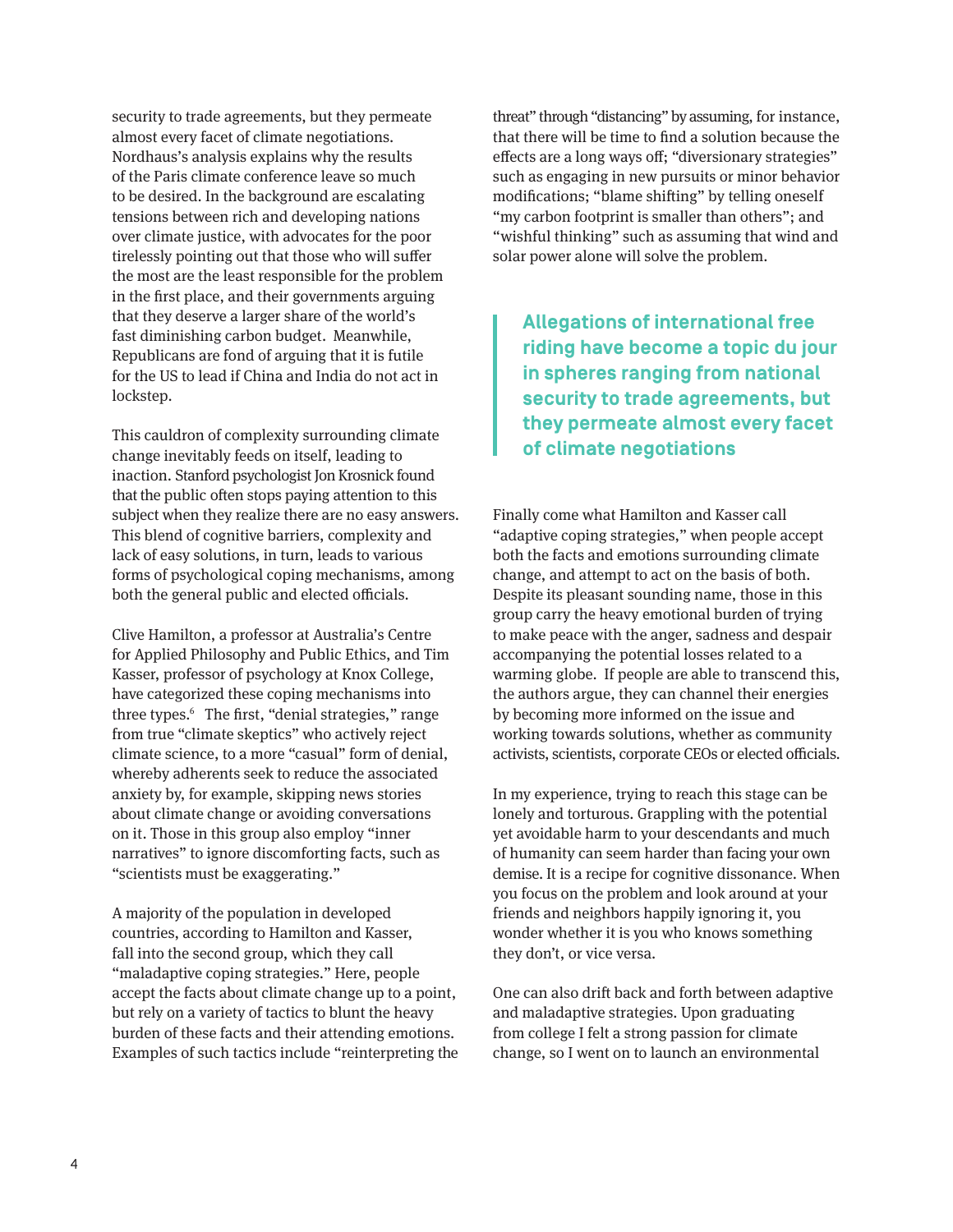economics think tank and help organize the largest public statement in the history of the economics profession to promote market-based climate solutions.7 But then I moved on, frustrated by the slow progress. I devoted my next 20 years to other policy issues and the "diversionary strategy" of sailing around the world. It was the birth of my daughter in 2015 that jolted me back into the climate fold.

Our collective ability to avoid the worst consequences of climate change hinges on

finding a way to short-circuit this coping process. We need to make it easier and more appealing for individuals and governments to coalesce around a solution, one that doesn't threaten their fundamental worldviews, that seems simple and modest, yet is ultimately far-reaching. It must be able to overcome both Kahneman's loss aversion barrier and Nordhaus's free-rider problem, while responding to the socioeconomic and political trends that define our era.

# **UNLOCKING THE ECONOMIC PUZZLE**

For as long as there has been trade and money, the supply of goods and services has been mediated by prices. Price signals provide the essential information on which all economic transactions depend, enabling producers, consumers and investors the world over to trade everything from soybeans to silicon chips to corporate shares. But this system suffers from a well-known flaw: market prices do not reflect the social and environmental cost of economic activity. This, more than any other single factor, is to blame for our climate predicament.

English economists Henry Sedgwick and Alfred Marshall first recognized this market failure in the nineteenth century. But it was Marshall's pupil Arthur Cecil Pigou who popularized the concept of "externalities" in his 1920 book, The Economics of Welfare. The term refers to those costs (or benefits) that are not internalized into market prices. In Pigou's day, these unintended side effects of economic activity were still relatively minor in relation to a far smaller global economy. That is no longer the case, leading another British economist, Nicholas Stern, to describe climate change as "the greatest market failure the world has ever seen."8

In 2015, researchers at the IMF estimated that the cost to society for underpricing fossil fuels is \$5.3 trillion per year, or 6.5 percent of global GDP.<sup>9</sup> That includes direct energy subsidies by governments, and undercharging for the environmental and health damage caused by local air pollution and related factors. But the researchers did not attempt to capture the long-term costs of climate change, so as eye-popping as their figure is, it doesn't come close to approximating the true social and environmental costs of greenhouse gas emissions.

There is also a second, less widely recognized market failure that distorts prices and influences emissions: the boom and bust cycle in energy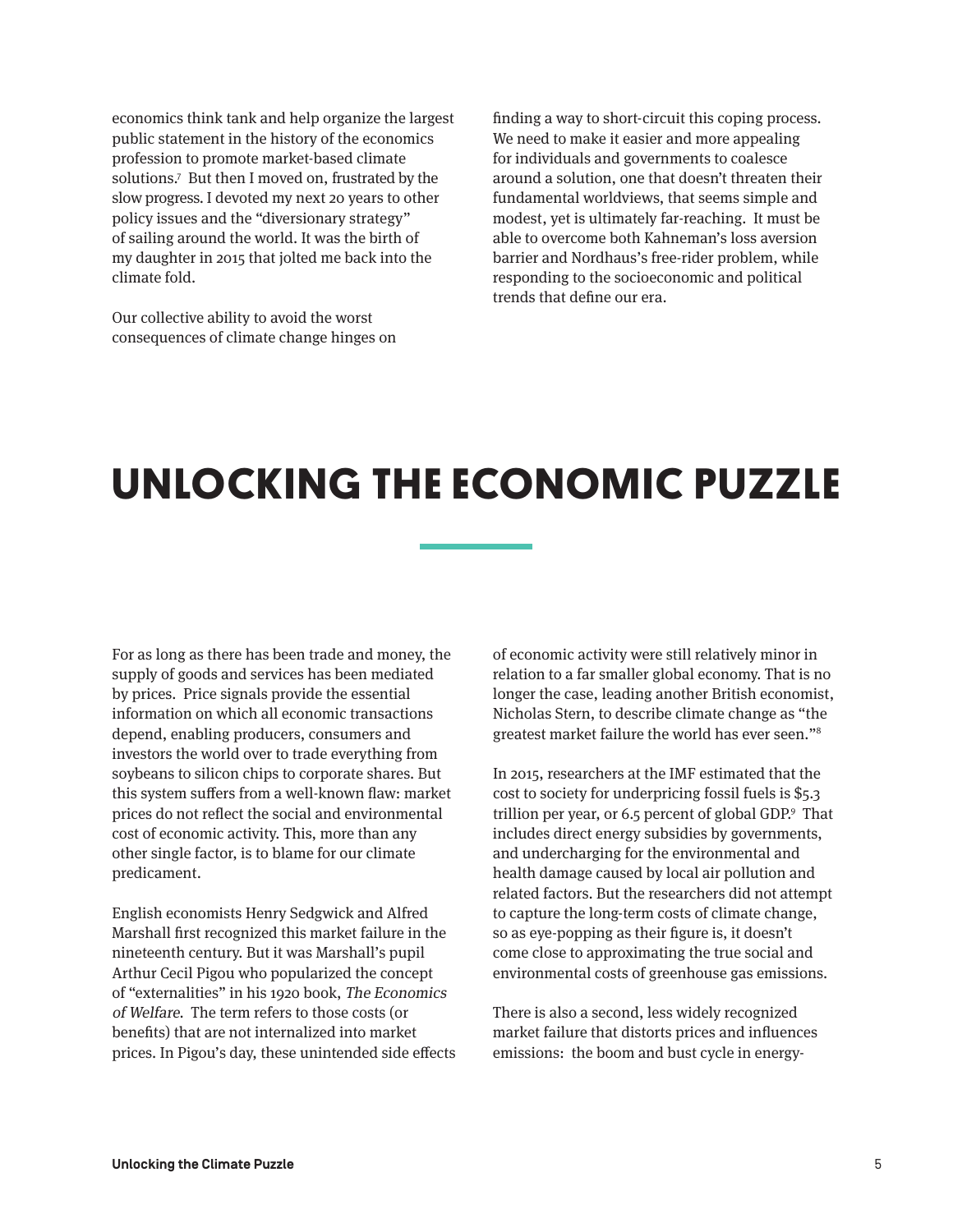related commodities. Unlike most products or services, the prices of oil, coal and natural gas do not increase or decrease slowly and consistently. Rather, they are subject to longer lasting cycles: a period of low prices leads to underinvestment in extraction capacity, which then leads to shortages, much higher prices and eventual overinvestment, which then repeats the cycle in the opposite direction.

### **Carbon tax advocates have yet to find a winning policy and political formula, so most politicians go to great lengths to avoid them**

Oil hit a high of \$145 a barrel in 2008, then declined to a January 2016 low of \$29. Coal has followed a similar trajectory. These wild fluctuations wreak havoc on energy and transportation markets, which must make long-term investments: Power plants have an investment life of over 30 years, and the typical fleet life of vehicles is 12 years. Where we are in the cycle will profoundly affect decisions. Falling fossil fuel prices make investments in clean energy less attractive, which helps explain the recent troubles afflicting companies such as Sun Edison and Solar City. Lower gas prices have also boosted US sales of gas-guzzling pick-ups and SUVs, which shot up 10 percent in 2015, while the sale of fuel-efficient cars declined.

These twin market failures, then, imply that all economic decisions relating to greenhouse gas emissions are based on incorrect or incomplete information.

Pigou not only introduced the problem of market externalities, but also put forth what remains the best solution: Pigouvian or corrective taxes levied on the market activities that generate negative externalities. This solution, incidentally, would also smooth out the boom and bust cycle in fossil fuel markets. Pigou's remedy has since become conventional wisdom in the field; economists of all stripes now agree that carbon taxes are the most effective solution to climate change.

A carbon tax may sound technical, but changing market prices actually changes everything. It is pricing, first and foremost, that dictates whether utilities and governments build a coal power plant or a wind farm, whether factories install the latest energy efficient technology or whether companies choose video conferencing over flying. For individuals, prices determine the kind of car you buy, how much you insulate your home, and whether you purchase local or imported produce. Multiply this dynamic by 7 billion people across the globe making daily choices, and the full force of this solution becomes apparent.

Prominent supporters of carbon taxes currently range from Michael Bloomberg to Bill Gates, from Christine Lagarde to James Baker, from Alan Greenspan to Paul Volcker, from Henry Paulson to Robert Rubin, from Elon Musk to Rex Tillerson, from Gregory Mankiw to Larry Summers, and from David Brooks to Paul Krugman. A number of these are members of the Pigou Club, the brainchild of Mankiw, former chairman of the Council of Economic Advisers under President George W. Bush.

According to fellow club member and former Secretary of Treasury Larry Summers: "The case for carbon taxes has long been compelling. With the recent fall in oil prices and associated declines in other energy prices, it has become overwhelming." Despite the impeccable economic logic of carbon taxes, the broad-based intellectual support for them, the urgency to reduce carbon emissions, and the recent fall in fossil fuel prices, this solution has essentially gone nowhere. Why? Because a carbon tax does not "play well" with the public, as Australia discovered by introducing and subsequently repealing one (carbon emissions went up 5.5 percent since repeal). In essence: carbon tax advocates have yet to find a winning policy and political formula.

Coming across as all sticks and no carrots, carbon taxes run right into the wall of Kahneman's loss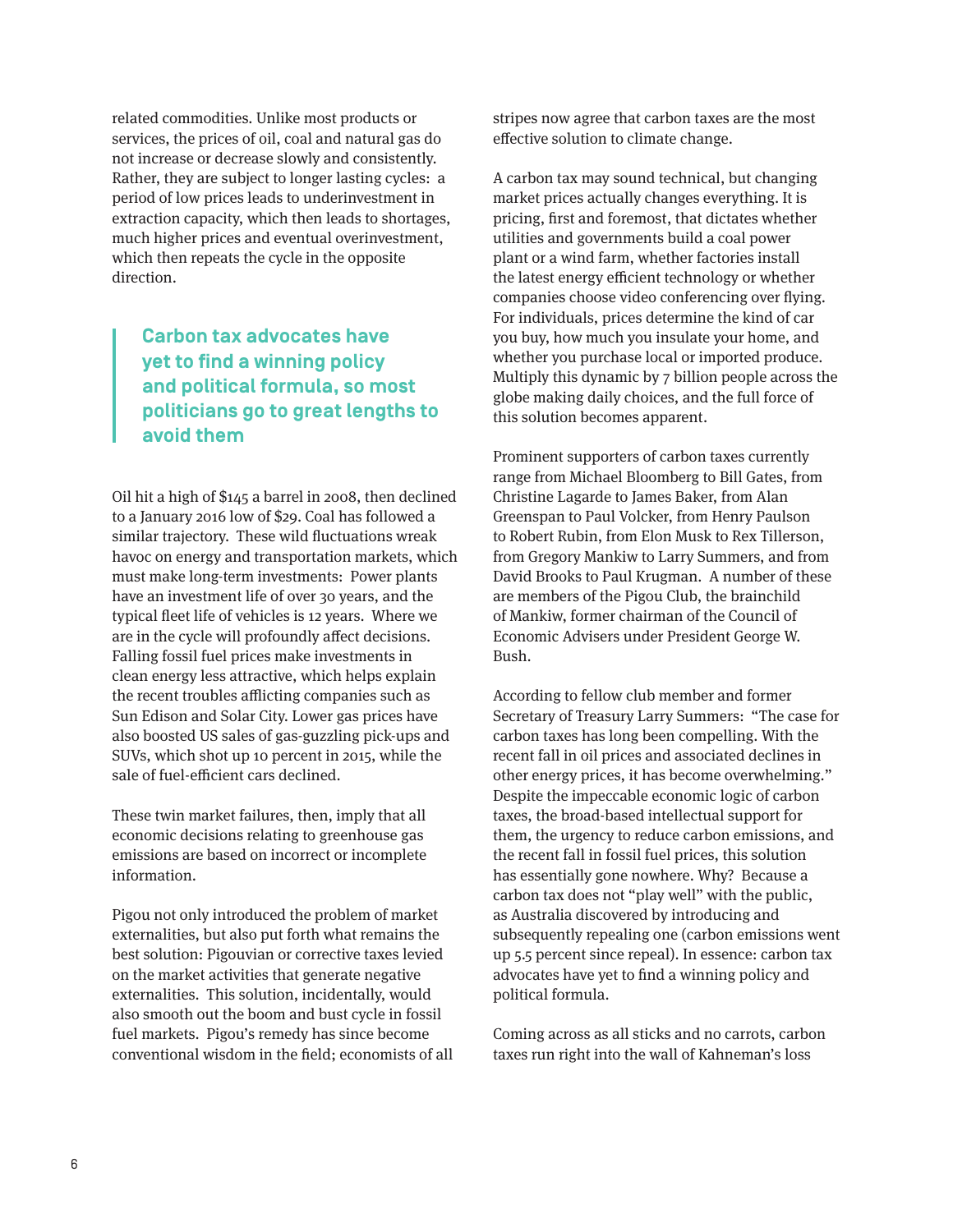aversion theory. So most politicians go to great lengths to avoid them. Even regions and nations most committed to emissions reductions have tended to pursue an "anything but carbon tax" strategy, often favoring its more benign-sounding cousin, the cap and trade model.

In theory, a cap and trade system should be as effective as a carbon tax; both are market-based policies, after all. In practice, cap and trade has been a major climate disappointment. Such a system, which the US Congress considered but rejected during President Obama's first term, functions by limiting the total number of carbon permits and allowing firms to trade them among themselves.

The biggest test case, by far, is Europe's Emissions Trading System, the world's largest carbon market. Over the past 12 years, it has crashed twice, and failed to meet most of its objectives. Its many travails include: lacking investor confidence, significant fraud (including faked Russian carbon offsets), over-allocation of permits, a \$27 billion windfall to industry, and, ultimately, lower than expected carbon prices. No question, the simpler and more effective way to put a price on carbon is by taxing it.

#### **For a carbon tax to achieve significant emissions reductions, the tax rate must continually increase until that target is met**

British Columbia provides the best example to date of a real-world carbon tax, yielding several important lessons. In 2008, the province's right of center government introduced a revenue-neutral carbon tax, with the proceeds earmarked to lower existing corporate and individual income taxes.<sup>10</sup> The tax rate was initially set at 10 Canadian dollars per ton of carbon, and increased gradually to 30 dollars by 2012, or approximately \$23 US dollars at today's exchange rate. The initial results were quite encouraging: BC's carbon emissions fell by up to

15 percent, while its economy out-performed other Canadian provinces.

This first major takeaway is that the policy performed exactly as hoped, proving that emissions reductions and economic dynamism can go hand in hand. This is a big deal, and a powerful rebuke to those who claim that tackling climate change will lead to economic ruin. The second lesson is that a revenue neutral approach that recycles money generated by a carbon tax directly into the economy —rather than filling government coffers is essential to both the policy's economic and political success.

More recently, however, carbon emissions in British Columbia started rising again after the province froze its carbon tax rate in 2012. This suggests two additional lessons. The first is that for a carbon tax to achieve significant emissions reductions, the tax rate must continually increase until that target is met. A tax that remains at \$20 or even \$40 a ton—roughly an extra 20 cents or 40 cents per gallon of gas—will not suffice. For example, a rate of between \$50 to \$100 per ton is needed to make it profitable for utilities to fit carbon capture technology on new and existing fossil fuel power plants, a major step forward. Another study shows that for the United States to reduce its carbon emissions by 50 percent, the tax must gradually increase to \$200, or an extra \$2 per gallon of gas.

British Columbia froze its carbon tax rate in 2012 because it lacked political consensus for further increases; it recently ruled out any increase until 2018. This points to a final lesson, one that particularly hit home for me. Over the past 25 years, I have written and spoken frequently about the benefits of an environmental tax shift of the type that British Columbia implemented (and Washington state is now considering). But BC's recent experience convinced me that building popular support for a continually increasing carbon tax will ultimately require a countervailing incentive more powerful and visceral, and less prone to future political reversals, than tax cuts.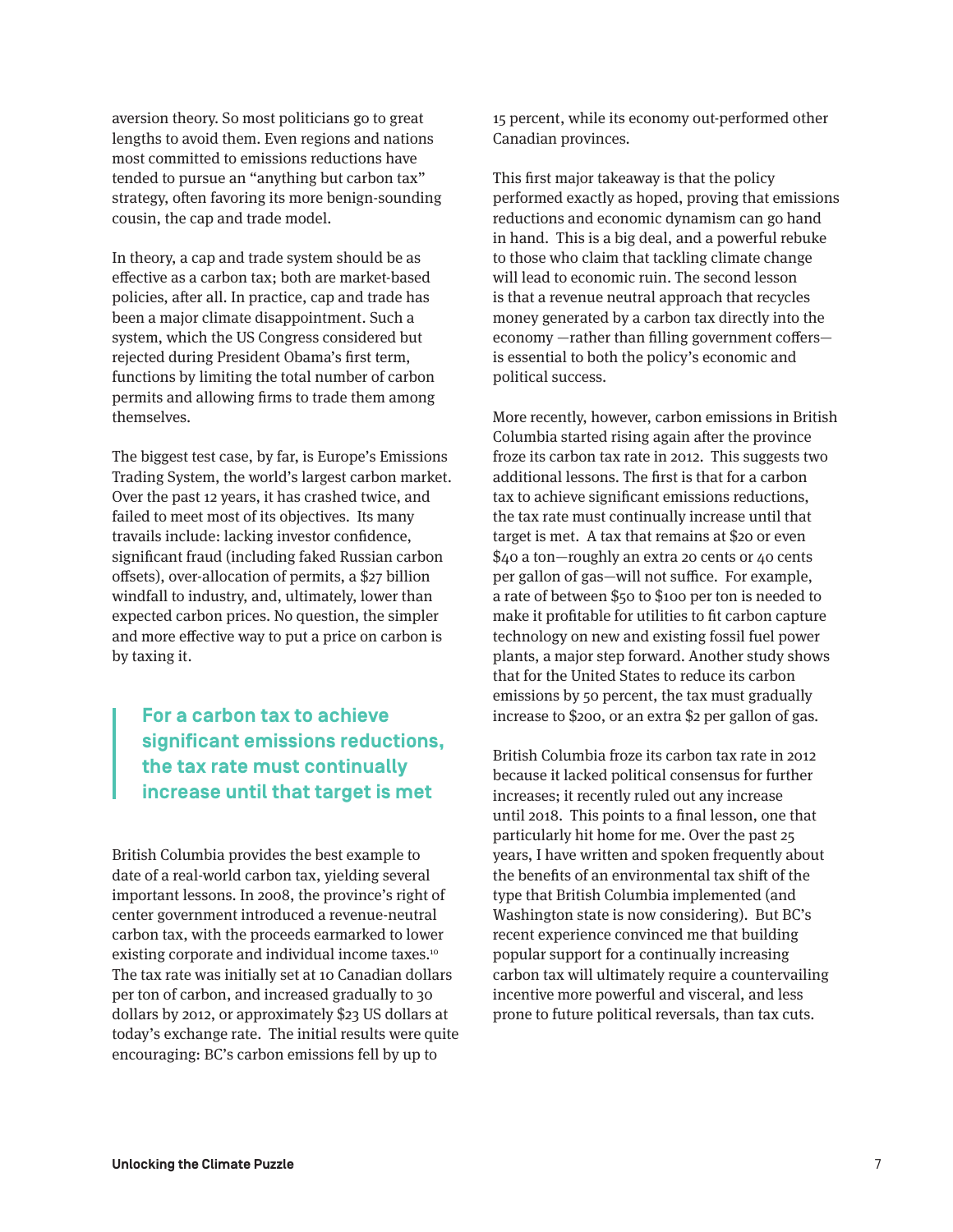# **A CARBON DIVIDENDS PLAN**

A more popular, direct and transparent way to return carbon tax proceeds to the public is through carbon dividends. The idea is simple: all money raised from a carbon tax is divided by the number of citizens in the taxing jurisdiction, and returned to them on an equal basis through monthly dividend checks automatically deposited into their bank accounts.

The most revolutionary aspect of this idea is its ability to tackle Kahneman's loss aversion theory head on by putting money directly in the hands of all adult citizens, with the amount growing in direct proportion to increases in the carbon tax rate. This fundamentally alters the cost-benefit time horizon of climate mitigation, conferring benefits in the here and now.

### **The idea is simple: all money raised from a carbon tax is divided by the number of citizens in the taxing jurisdiction, and returned to them on an equal basis**

A partial precedent is the Alaska Permanent Fund,<sup>11</sup> established in 1976 by Republican Governor Jay Hammond, which now provides over \$2,000 per year to each Alaskan resident, financed by state oil revenues. Not surprisingly, the program remains highly popular. Whereas this policy promotes greater fossil fuel production and consumption, a carbon dividends plan would encourage the reverse.

Another important difference is that carbon dividends are not giveaways. Rather, they result from new incentives that make intuitive sense: the more you pollute, the more you pay; the less you pollute, the more you come out ahead. Under such a system, individuals are both empowered to make their own choices and rewarded for good behavior. Insulating your home, switching to a more fuel efficient or electric car, or putting solar panels on your roof suddenly becomes more attractive.

The carbon tax would be collected at the refinery or at the first point that fossil fuels enter the economy—typically the mine, well or port—and then passed on to consumers in the form of, for instance, higher gasoline prices, airfare, and electricity bills (depending on your source of power). If your carbon footprint were precisely at the nation's median, you would get back in dividends essentially the same amount as your costs increase. But since the wealthy have larger carbon footprints on account of their more lavish lifestyles, the majority would come out ahead, even before they start altering their behavior.

What of the free-rider problem Nordhaus highlights? And wouldn't such a system encourage manufacturing companies and the jobs they provide to move to another jurisdiction? The answer to both is border adjustments, levied on the carbon content of imports from countries with no or lesser carbon pricing. Such border adjustments should be WTOcompliant because they are "non-discriminatory harmonizing tariffs." As Nobel Laureate economist Joseph Stiglitz explains, this is consistent with precedent, "the WTO sustained the important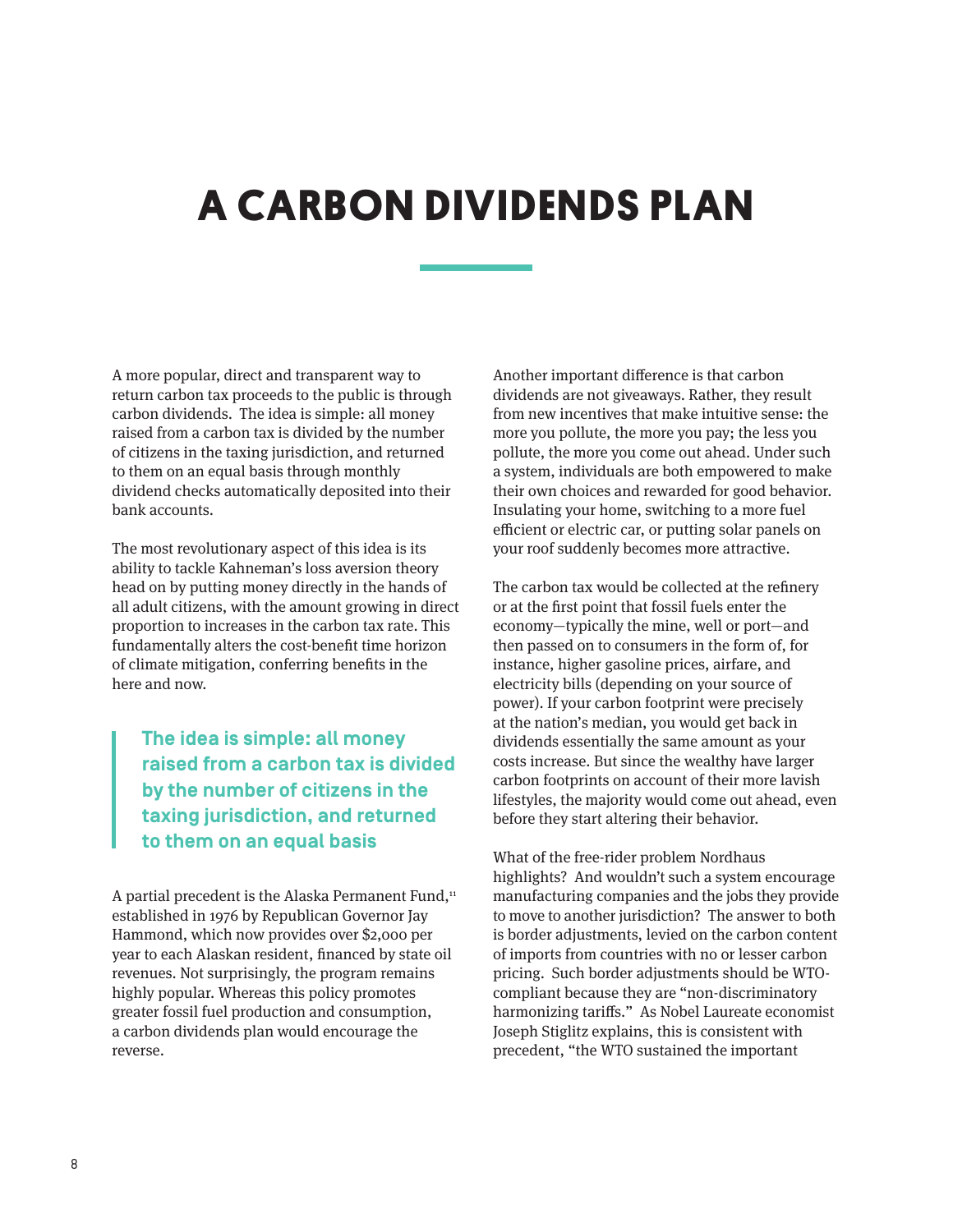principle that global environmental concerns trump narrow commercial interests, as well they should."

Whereas in Nordhaus's analysis, countries have an incentive to free ride on the mitigation efforts of others, a significant carbon tax with border adjustments should have the opposite effect. This is all the more likely if carbon dividends are included. Suppose the United States puts such a system in place: any products it imports from Europe or China would be subject to border adjustment taxes, in turn distributed to all Americans via dividends. The European and Chinese publics would soon realize that they are being disadvantaged by such a system, as the dividends that should be going to them are in fact going to Americans. The obvious cure is to push for similar legislation in their own lands.

#### **Could a gradually increasing carbon tax really incentivize all that? Well, yes, thanks in large part to its multiplying effect**

Ever since the financial crisis of 2008, the world economy has yet to regain a solid footing or overcome the resulting debt overhang. Despite extraordinary efforts from central banks whose ammunition is now depleted, the global economy remains fragile and in need of new growth strategies. The combination of carbon taxes and dividends offers profound possibilities.

Bill Gates recently suggested that solving climate change requires two main ingredients: massive technological innovation and carbon taxes. He subsequently teamed up with fellow tech titans Jeff Bezos, Jack Ma, Mark Zuckerberg and others to launch the Breakthrough Energy Coalition, whose purpose is to invest billions of dollars per year into clean energy R&D. But the second component in Gates's recipe could unleash a far greater wave of technological innovation.

A rising carbon tax would spur unprecedented innovation, infrastructure substitution and energy efficiency gains. Consider what it would take to reduce worldwide carbon emissions by 70 percent within 33 years. There are currently 1.2 billion cars on the road that need to be replaced by electric vehicles. All fossil fuel power plants either need to be retrofitted with carbon capture technology or substituted for by a combination of wind, solar, other renewables, nuclear, or some as yet to be invented source of clean energy. Ailing infrastructures replaced by cleaner alternatives and hyperloops; buildings, homes and their appliances by far more efficient versions.

The opportunities for entrepreneurship and innovation seem endless. Among the most promising technologies in various stages of development are: solar glass, lithium-air batteries, deep geothermal, airplanes running on algae, harvesting kelp and synthetic meat for food, vertical agriculture, osmotic power, building products from graphene and next generation nuclear power running on radioactive waste or thorium.

Could a gradually increasing carbon tax really incentivize all that? Well, yes, thanks in large part to its multiplying effect. Just as central banks use forward guidance to influence future market expectations, if investors know that carbon prices would increase to, say, \$100 per ton over a decade, the full stimulatory effect would be almost immediate for projects such as infrastructure and power plants with 30 to 40 year paybacks. So even if a carbon price starts at \$20, it could pack a far greater punch from the outset.

Carbon dividends could also promote growth by boosting aggregate demand. Dividend checks put money in the hands of end consumers, which has a clear stimulatory effect. Imagine if all Chinese citizens begin receiving monthly dividend checks; what could do more to kick-start consumer-driven economic growth in the world's most populous economy?

In the legend of the Gordian knot, Alexander the Great solved what had previously seemed an intractable problem by wielding his sword and cutting the knot. In retrospect, the solution seems easy and obvious. Carbon dividends could serve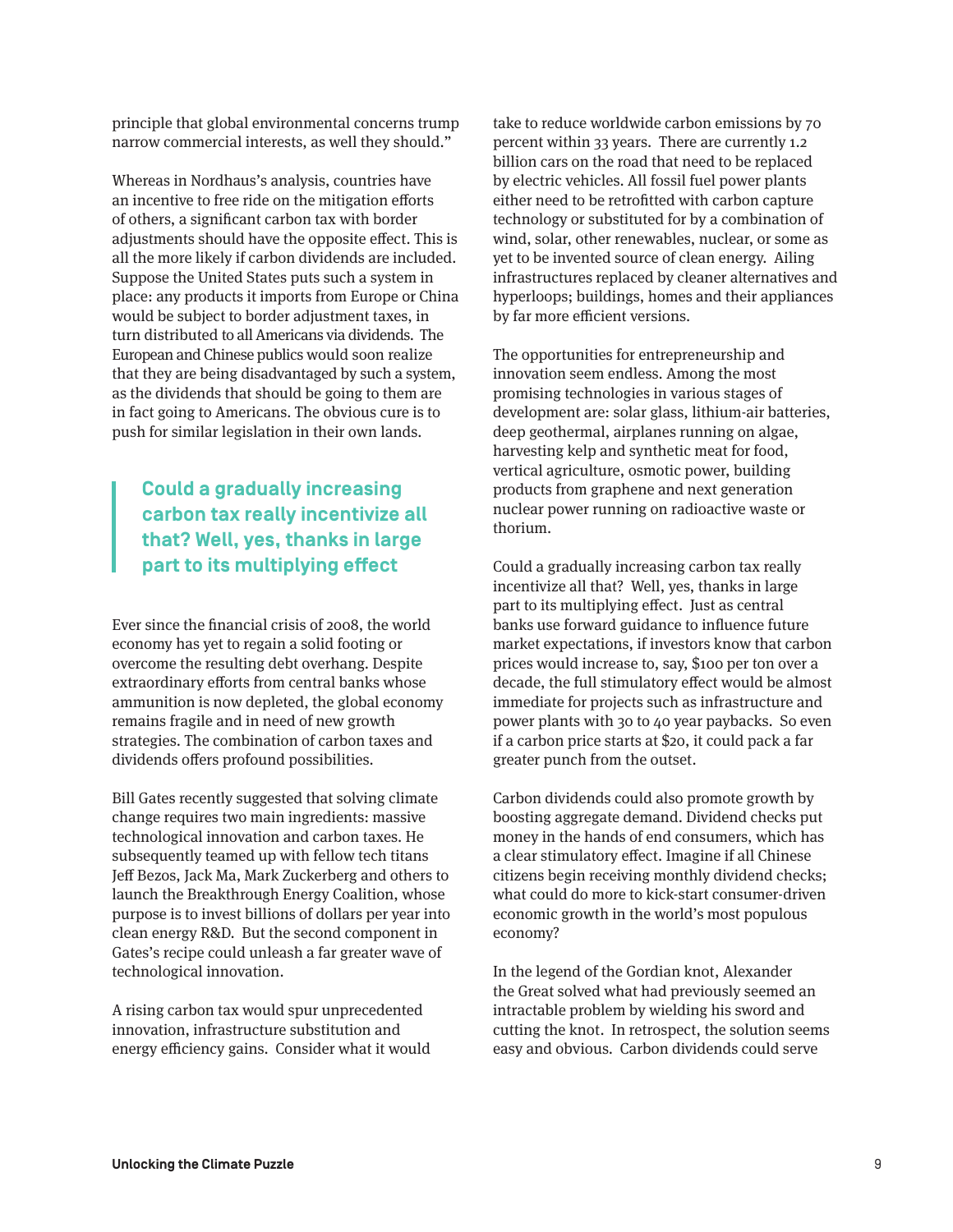a similar role today. The idea seems obvious enough, even modest. But its true impact could be revolutionary.

**Imagine if all Chinese citizens begin receiving monthly dividend checks. What could do more to kick-start consumer-driven economic growth in the world's most populous economy?**

The power of a carbon dividends plan stems from its compatibility with basic human nature. As we have seen, any climate solution that rests on fear, altruism, austerity or deferred benefits is unlikely to succeed. This plan, by contrast, rests squarely on basic human self-interest. As Adam Smith

highlighted back in 1759 through his metaphor of the invisible hand, it is the pursuit of individual interest that enables the marketplace to work its magic and promote social welfare.

Were Adam Smith alive today, surely he would agree that the best solution to the foremost market failure of our time is a carbon tax. That would redirect his invisible hand towards protecting our climate by penalizing polluting activity. Meanwhile, adding carbon dividends would dedicate a second invisible hand to the same cause by rewarding good behavior. There is even a third invisible hand that comes into play, as we have seen, due to the forward expectations of gradually increasing carbon taxes and dividends.

This three-handed, market-based approach could make a carbon dividends plan exceptionally potent. But no amount of policy innovation will matter if it cannot pass the political reality test.

# **UNLOCKING THE POLITICAL PUZZLE**

Twenty years ago, author and entrepreneur Peter Barnes was the first to propose pairing carbon taxes with dividends (at the time, he was a Senior Fellow at Redefining Progress, a green economics think tank that I founded). A decade later, in 2006, real estate broker Marshall Saunders launched a grassroots organization named the Citizens' Climate Lobby to promote the concept. On a shoestring budget and with staff that grew over a decade to 20, they organized grassroots chapters to lobby for their "Carbon Fee and Dividend" plan (Saunders found that "fee" goes over better than "tax").

Impressively, the group, now run by Mark Reynolds, has established 266 local chapters across the United States. But the concept of carbon dividends has yet to gain traction among opinion leaders, in popular culture or in other nations. There has been some interest on Capitol Hill: during the cap and trade debate of 2009, Senators Maria Cantwell (D-Washington) and Susan Collins (R-Maine) introduced a "Cap & Dividend" plan, and Representative Chris Van Hollen (D-Maryland) introduced a similar bill in 2014 and 2015, but it did not draw any bipartisan backing.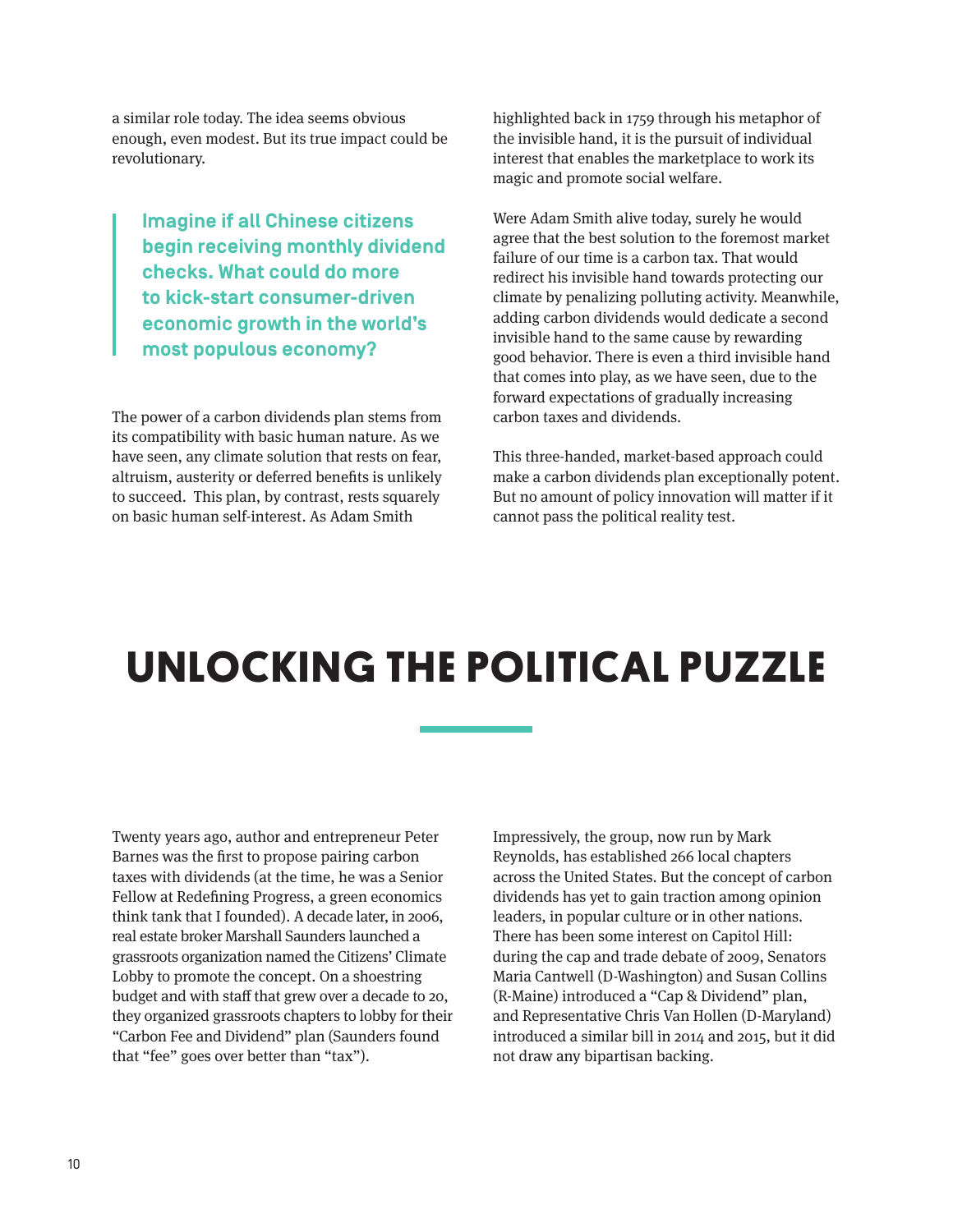So it is with politics. The best ideas are rarely new, and often hiding in plain sight. They linger on the sidelines for years until a wave of history comes along and sweeps them to prominence. For a policy reform to really catch on, it must fit the political moment, and draw its power from prevailing trends. The forces remaking today's political and cultural landscape include: worsening economic inequality; a growing populist sentiment; a relatively weak global economy in need of support; the fissuring of traditional political coalitions; and the rise of nationalism. Any successful climate solution must respond to all five. Interestingly, a carbon dividends plan may prove effective enough in this regard that, in certain countries, the strongest argument in favor may not be a climate one.

Let's consider each trend in turn.

Mounting economic inequality is one of the most stubborn problems facing many nations. It is by now well established that a Second Gilded Age has set in across the developed world, eating away at the cherished belief that each generation should be better off than the last. What makes this challenge seem intractable is that its underlying causes technological progress and globalization—will only continue driving down average real wages and household income for the foreseeable future. The usual policy answers—such as increasing the earned income tax credit in the United States—are showing their limits.

This has led countries on both sides of the Atlantic—from Canada to the UK to France—to start looking into the concept of universal basic income, an updated variant of the negative income tax proposed by conservative economist Milton Friedman in 1962. The idea has also gained a following in the US technology community. But while there are good arguments for supplemental income to counteract growing inequality, there is little consensus on how to pay for this, or overcome its stigma as an expensive giveaway. A carbon dividends program answers both.

A 2017 study by the Department of the Treasury found that the bottom 70% of Americans would come out ahead under such a system.12 This is precisely the socio-economic group that has trouble making ends meet in today's economy. Under a fully implemented carbon dividends plan, a family of four would receive roughly \$5,000 in dividend income per year (based on carbon tax of \$200 per ton, and a formula paying families half as much for children as per adults).

Importantly, these dividends represent neither giveaways nor overt redistribution. Rather, carbon dividends are earned based on the good behavior inherent in lowering one's carbon footprint, while the redistribution stems from the simple fact that the wealthier tend to pollute more. This opens up a whole new paradigm for solving inequality.

**The best ideas are rarely new, and often hiding in plain sight. They linger on the sidelines for years until a wave of history comes along and sweeps them to prominence**

The recent rise in populist sentiment, though closely linked to inequality, is worth considering on its own terms because its roots are broader. What voters for Donald Trump, Brexit, Bernie Sanders and Marine Le Pen share in common with recent street protesters from Brazil to Iceland to Russia is a fundamental sense that the system is rigged against them. They see a world run by and for elites, be it the business and financial sectors elites, the governmental elites they bankroll, or the media and academic elites who tell them what to think. Whenever they turn their attention to complex systems like trade, globalization, immigration or the tax code, they can't help but think that the 1 percent is pulling another one over on them. The Panama Papers capture this perfectly.

As history demonstrates, populism can be dangerous. The best response is to disarm its worst instincts and redirect its energies in a socially beneficial direction. But how to accomplish that?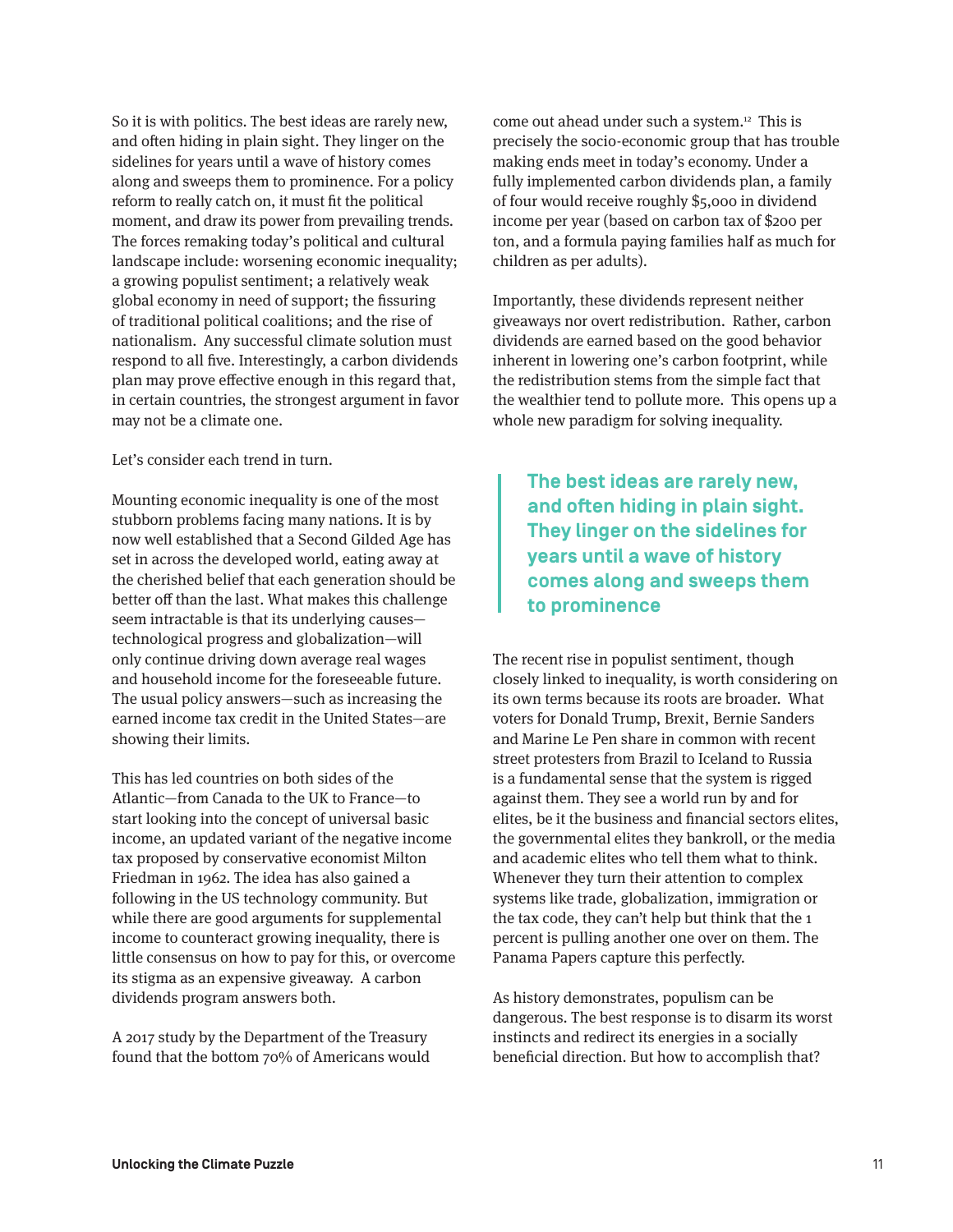Certainly, it is not by imposing yet another plan on an unwilling public. Better to level the playing field in a manner that helps the little guy, and thus earns popular buy-in. That is a tall order given today's power dynamics, but energy policy may offer an opportunity.

**Importantly, these dividends represent neither giveaways nor overt redistribution. This opens up a whole new paradigm for solving inequality**

Depending on one's political orientation, when many contemporary Americans think of energy policy, they see a system either dominated by an overly intrusive EPA or one hijacked by the interests of the Koch brothers. In either case, it seems rigged. According to a recent Gallup poll, 64 percent of Americans are worried a great deal or fair amount about climate change. When polled on the idea of a carbon tax with the proceeds returned directly to them, 67 percent are in favor, including 54 percent of conservative Republicans.

These numbers suggest that a carbon dividends plan not only appeals to the general public, but might even restore some faith in public institutions by offering a concrete way for the majority to win from a significant policy change, in this case at the expense of the wealthy and powerful who would pay more. Many of the wealthy, who tend to care about climate change, may willingly oblige for once to such a re-stacking of the deck in favor of the common person.

A third macro-trend is the continued weakness of the global economy in the aftermath of the Great Recession, whose contagion began in the United States, then shifted to Europe and is now afflicting emerging markets. As previously discussed, a carbon dividends plan would encourage a great deal of technological innovation and infrastructure substitution, while boosting global demand. But

there is another way it can promote growth, which may prove pivotal to its political fortunes: by improving the business climate.

One such strategy is increasing predictability for businesses, especially in the energy sector. Here companies are subject not only to a boom and bust commodity cycle, but also to the whims of constantly changing government incentives, and to mounting risks from climate change. Many would accept increased carbon prices in exchange for predictability. ExxonMobil, for example, currently assumes a carbon price of \$60 per ton in analyzing long-term investments, while BP assumes \$40 per ton. Bob Dudley, BP's CEO, has been urging governments to tax carbon. And he is hardly alone.

Suddenly, a surprising number of global firms are calling for greater emissions reductions, and leading by example. Companies ranging from Alcoa to Apple, Cargill, Facebook, GE, Goldman Sachs, Google, Johnson & Johnson, McDonalds and Walmart recently committed themselves to reduce emissions, increase low-carbon investments, and deploy more clean energy. Meanwhile, 400 institutional investors with over \$24 trillion under management —equivalent to 31 percent of global GDP—recently published an open letter urging governments worldwide to implement "carbon pricing that helps redirect investment commensurate with the scale of the climate change challenge."

A significant advantage to conjoining carbon taxes with dividends is that the latter's popularity would ensure the policy's longevity; touching the dividends would soon become a political third rail.

Naturally, the business sector will try to claim a share of carbon tax revenues to lower the corporate income tax. While some deal along these lines is probably necessary in certain countries, it would be a mistake to break the direct link between a carbon tax and dividends, and thereby undermine the program's popularity and longevity. A better approach is to eliminate all fossil fuel and renewables subsidies and earmark the savings to corporate tax reduction and helping the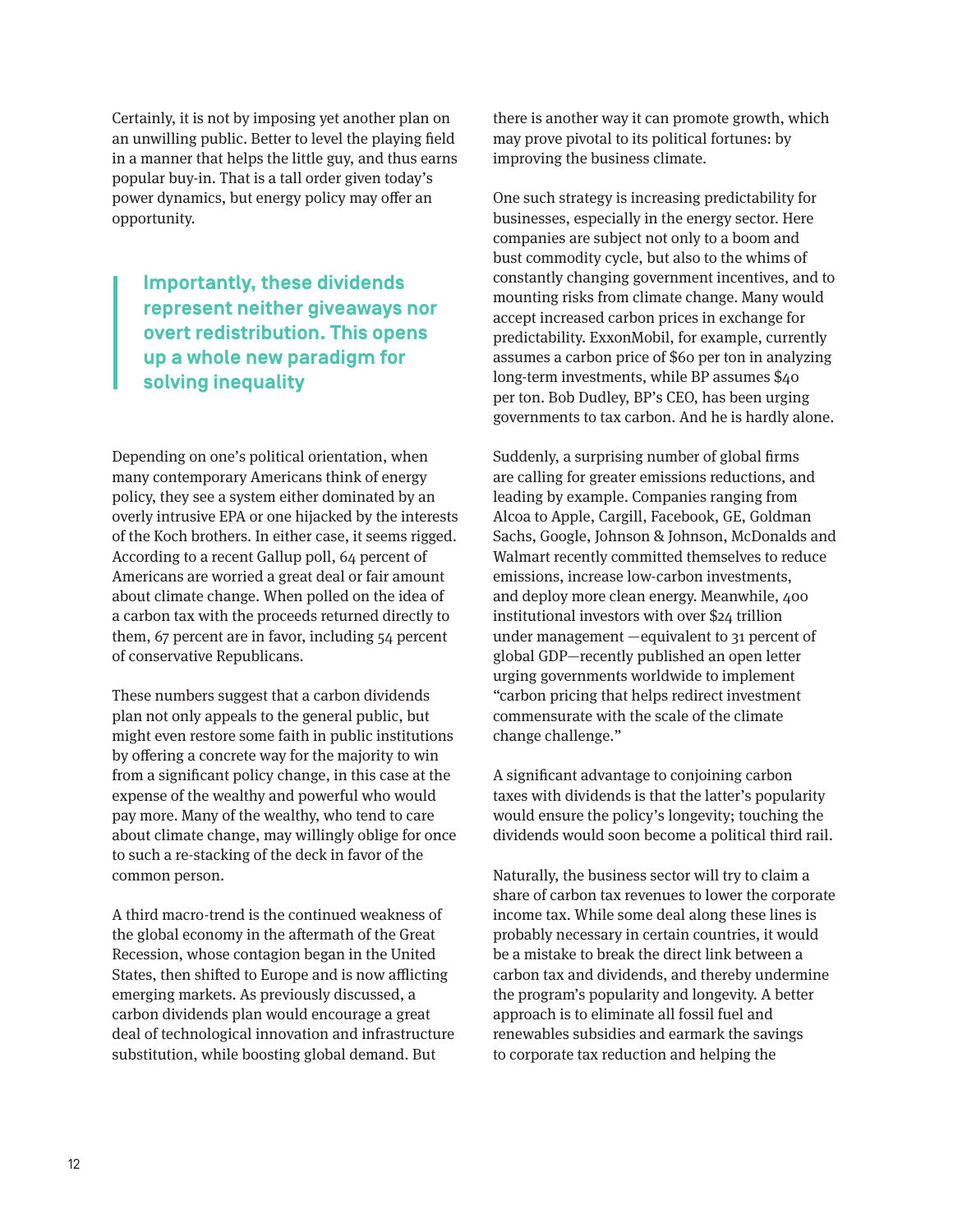

#### **Figure 1** | Carbon Dividends Polling in the United States

Sources: Gallup, Resources for the Future / New York Times / Stanford University / SSRS.

communities most dependent on carbon intensive industries. Another option is to establish a parallel tax on shorter-lived but more potent greenhouses gases—such as methane and hydrofluorocarbons and allocate this to corporate tax relief.

Lowering corporate taxes is not just a means of buying off business support. High corporate taxes lead to perverse consequences in a globalized economy, encouraging companies to relocate based on tax advantage, or employ contentious inversion schemes. From a tax perspective, corporations are like the dragon in a Chinese New Year's parade: there really is no dragon, just people underneath

**A carbon dividends plan may provide an opportunity for a grand bargain whereby the climate is protected, a majority of citizens are better off and the business environment is enhanced**

playing one. Economists agree that corporate taxes ultimately flow through to shareholders, employees or consumers, who all pay taxes anyway. A carbon dividends plan, then, may provide an opportunity for a grand bargain whereby the climate is

protected, a majority of citizens are better off, and the business environment is enhanced. A final trend remaking world affairs is political polarization and dealignment, evident in many parts of the globe, but particularly in the United States. Although the US Congress is more polarized than ever, the public is not. One of the most striking indictments of our political status quo is that 42% of Americans reject both leading parties and selfidentify as "independents," while nearly two-thirds agree that "The old way of doing things no longer works and we need radical change." Clearly, the parties have failed to forge majoritarian coalitions or provide adequate solutions to the nation's problems. The growing fissures reshaping US politics are not just between the two parties, but also within them.

The Republican Party is famously hostile to climate mitigation. This stance is unique among major political parties in OECD countries, and puts the GOP at odds with the scientific, economic, civic, and business mainstream, as well as with the opinions of the majority of Americans and religious leaders including Pope Francis. But it also puts Republicans at odds with their cherished laissezfaire economic philosophy. Given the undeniable existence of market externalities, corrective taxes, according to free market principles, are the most efficient solution. Many within the party know they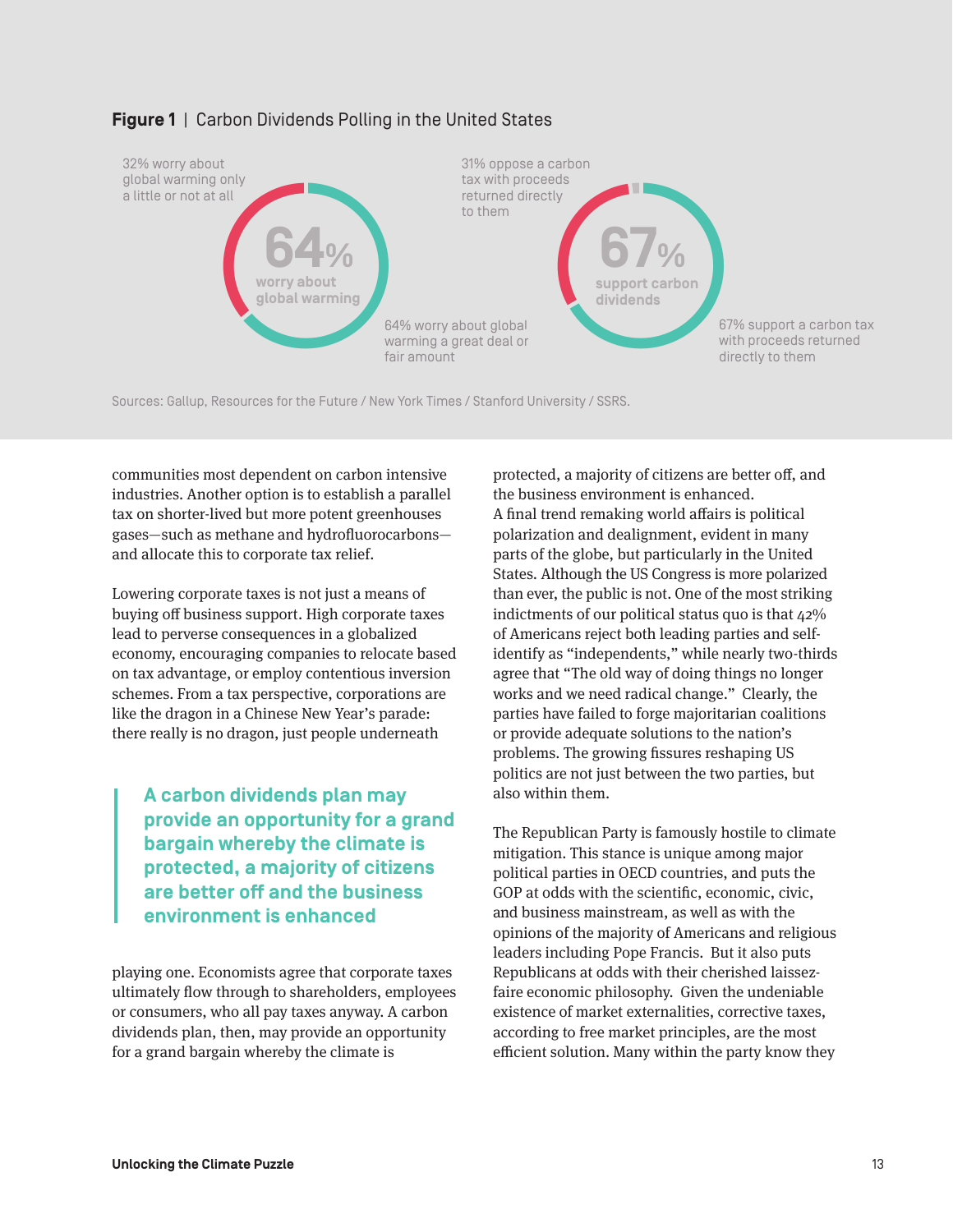are on the wrong side of history, and sooner or later must change course. What most fail to grasp, however, are the multiple strategic advantages in doing so.

The unorthodox campaign and unexpected victory of President Donald Trump drove a deep and, by all appearances, lasting wedge between the party's base, which favors economic protection and relief, and its establishment, which remains committed to free markets and smaller government. Reconciling these two factions will prove very tricky. Counterintuitive as it may sound, a carbon dividends plan could help heal this rift by granting each wing what it cares most about, even if they remain hostile to climate science.

As we have seen, such a plan can help relieve the economic anxiety of Trump's voters, and speaks to their populist worldview. It is their precise demographic that stands to benefit most. Meanwhile, the plan's pro-growth bona fides and a possible path to lower corporate taxes might help turn the GOP establishment. Another strong argument is that carbon taxes and dividends could ultimately shrink both the size and regulatory reach of government. The sooner we stabilize our climate, the less governments will be called upon to fix a mounting series of extreme weather events. More immediately, once such a policy is firmly in place, there are any number of regulatory programs that can be safely eliminated, from renewables subsidies to President Obama's Clean Power Plan to various EPA regulations governing carbon emissions.

The appeal to Democrats is more straightforward, but here too would require considerable ideological rethinking. No question, a fresh solution to inequality and an ambitious climate solution should appeal to the party's base, and especially voters under 35 who are most concerned about global warming. But this next generation of Democrats, as illustrated by their prolonged flirtation with Bernie Sanders, remains antibusiness, anti-nuclear power, and believes the best way to reduce greenhouse gases is through more regulation. A carbon dividends plan would

challenge all three positions.

At the risk of stating the obvious, there is no way to decarbonize the global economy without the active involvement and leadership of the corporate sector, which itself has much to fear from climate change. Likewise, opposing nuclear power is nonsensical from a climate perspective, as it is currently the only major source of zero-carbon energy that is not subject to intermittency and fully scalable, in a way that hydropower is not. Given the urgency of emissions reductions, a strategy based on "renewables-only," much as it sounds appealing, is akin to going into battle with one hand tied behind your back.

### **Such a plan can help relieve the economic anxiety of Trump's voters, and speaks to their populist worldview**

The Democratic Party has also become too wedded to inefficient and heavy-handed regulations. Given Republican opposition, President Obama had little choice but to pursue his climate strategy through regulatory means and executive action. But as Democrats discovered the hard way, this is hardly a path to long-term success. A lasting national commitment to emissions reductions requires bipartisan compromise, and the most fruitful grounds for this remains market-based policies. A likely political price of the latter will be giving up on a number of existing regulations.

As this suggests, passage of a carbon dividends plan in the United States would require some common sense political bargains. But here is the key point: this is that rare plan where all parties could claim an important victory.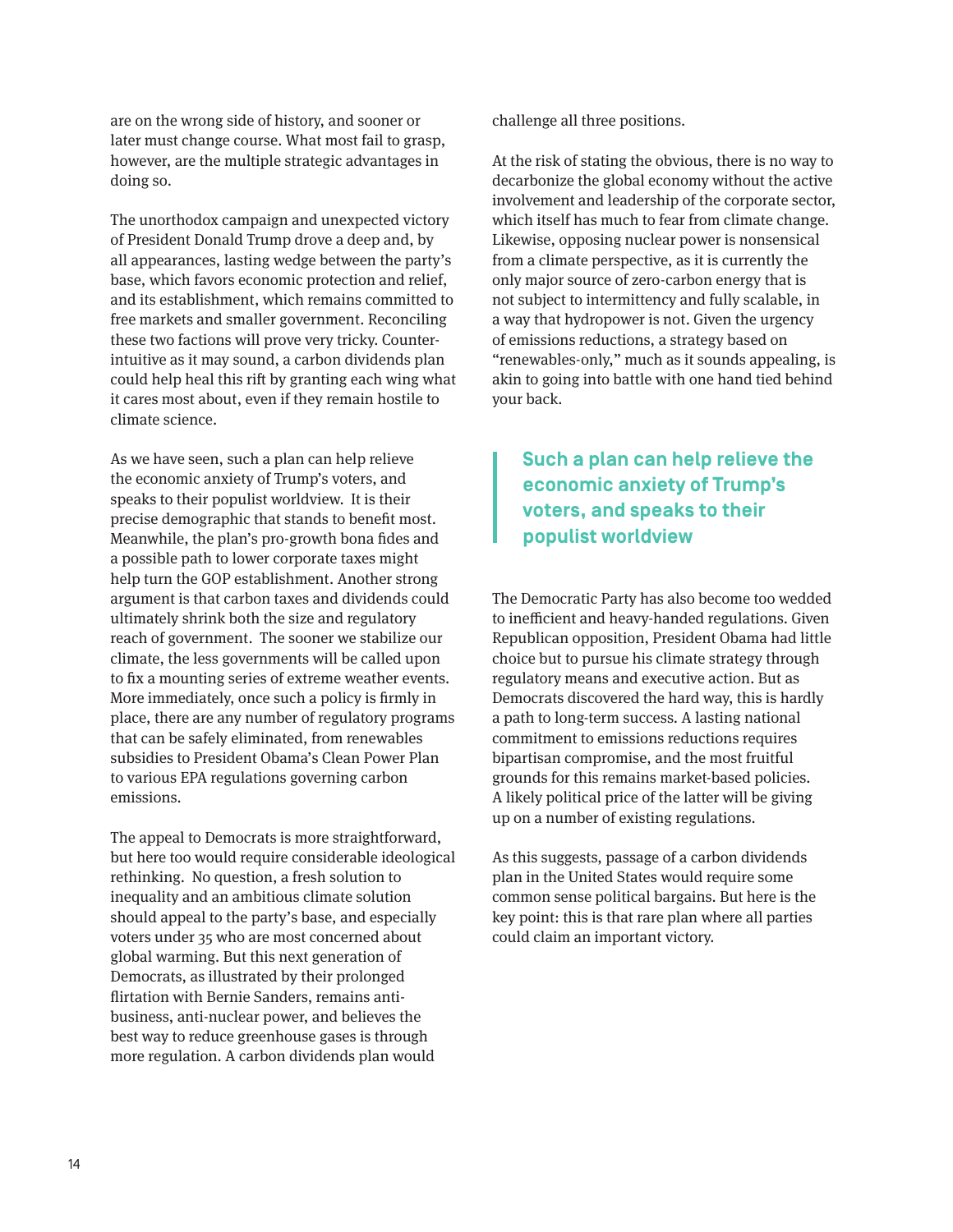# **A NEW DOMINO THEORY**

A final trend, the upsurge in nationalism, is hard to miss: from the recent hostility of American voters towards free trade agreements, to a fraying of the European Union, to a growing rejection of open borders and immigration on both sides of the Atlantic. This rebellion against supranational agreements and institutions stems largely from economic insecurity, fears of terrorism, or the dislike of diktats from Brussels.

But it is also born of a more positive impulse: the preference for local control and innovation. As James Fallows argued in a March 2016 cover story in The Atlantic, there is plenty of evidence that reinvention and renewal are thriving in America's laboratories of democracy. A corollary applies globally, whether to democratic or non-democratic nation-states: all can serve as laboratories of innovation.

The obvious implication for climate mitigation is that progress must come from the bottom-up. Organizers of the Paris climate summit recognized as much, basing it on individualized country plans, which yielded relatively weak commitments, but an agreement nonetheless. Those who dream of a global carbon pricing covenant negotiated in top down fashion will remain disappointed.

A better strategy is to design national carbon taxes in a manner that compels other countries to follow suit, and thereby overcomes Nordhaus' free rider problem. As we have seen, a combination of carbon taxes, dividends and border adjustments is uniquely suited to accomplish this, as citizens

in countries that lead the way will benefit at the expense of those of their trading partners, inspiring these aggrieved citizens to pressure their own leaders to adopt a comparable system.

During the Cold War, the domino theory was a frightening concept, positing that if any country in a given region fell under communist influence, surrounding ones would soon follow due to the power and reach of ideas. A quarter century after its end, perhaps the term could be recycled in a more positive light, and applied to the defining challenge of our time. To wit: if any major country establishes a successful and duly ambitious carbon pricing precedent, other nations will not be far behind.

While the United States led the world in winning the Cold War, it remains to be seen if it will rise to this occasion, given Trump's new isolationism and the political dysfunction and partisan paralysis weighing it down. America's ability to surprise should never be underestimated: witness, for example, President George W. Bush's decision to add prescription drug benefits for the elderly, or the sudden progress on gay rights, or the recent bipartisan consensus in favor of criminal justice reform.

Since the end of the Cold War, the world has become multipolar, so climate leadership can now come from many quarters. Europe may be the most likely to pioneer a carbon dividends plan, given the strong environmental commitment of its citizenry and the failure of its Emissions Trading System. But even there, change will most likely start in post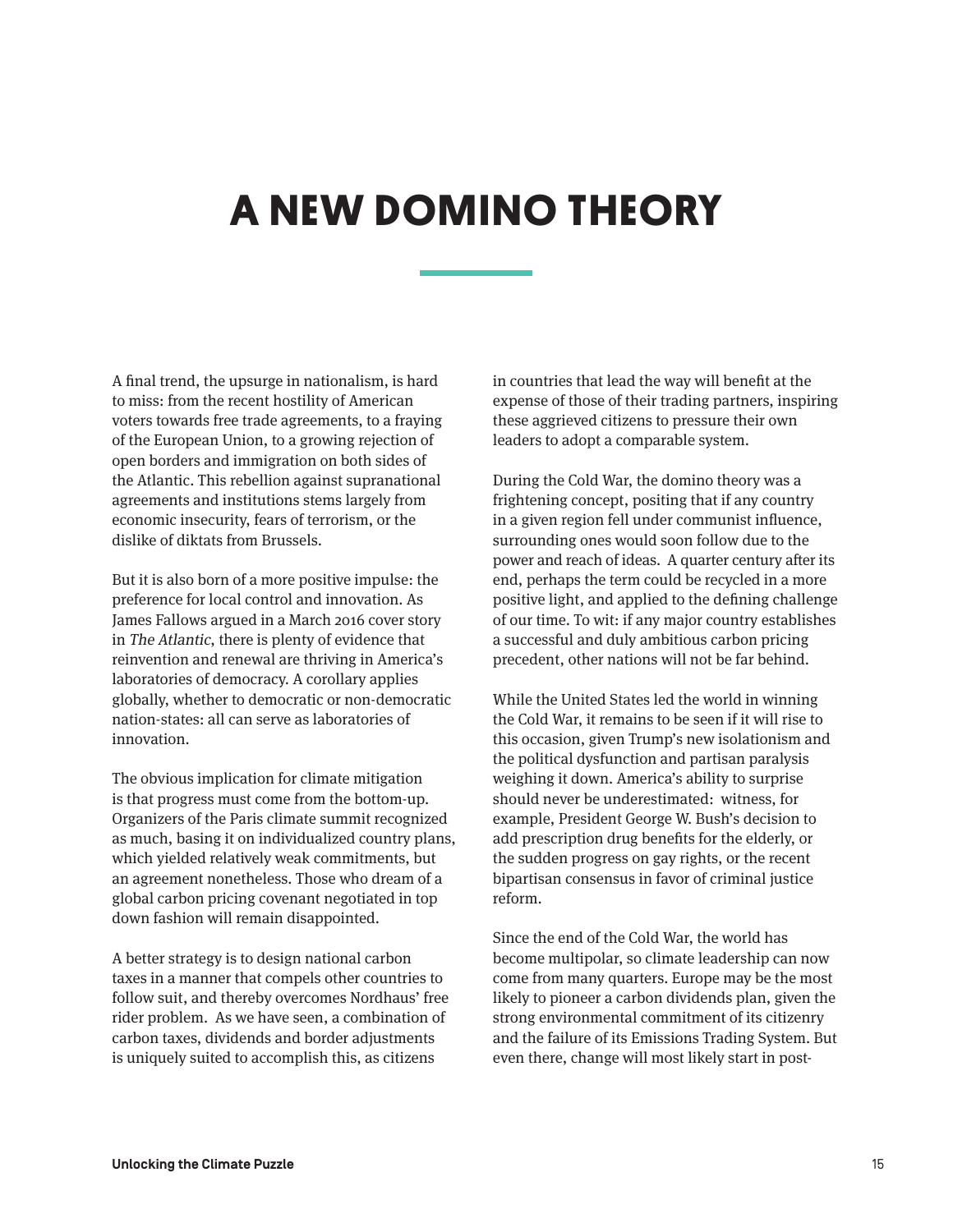Brexit UK, Germany or a Nordic country rather than through a pan-European program.

So far, the nations of Europe (like the United States) have preferred to subsidize renewables instead of taxing carbon, leading to a hodge-podge of conflicting and costly incentives. Spain, for instance, shifted overnight from generous solar subsidies to their precise opposite: a sun tax. More broadly, the cost of renewables subsidies increases as more renewables come online, a major design flaw. Another is that renewable subsidies, while encouraging new capacity, fail to discourage people from consuming energy from existing fossil fuel sources.

Germany's Energiewende, the world's most ambitious renewables program, is experiencing both problems. Despite spending well over \$100 billion on subsidies, the country is failing to meet its own goals of reducing emissions by 40 percent by 2020 and up to 95 percent in 2050. While the share of electricity from renewables reached an alltime high of 32.5 percent in 2015, Germany's overall emissions nevertheless increased, largely because coal remains its main energy source and its nuclear plants are being phased out. Efforts to reduce reliance on coal plants run into union opposition. A carbon dividends plan offers Germany a more popular and efficient, and far less costly, means to hasten its transition away from coal. This would also set an example in rationalizing Europe's energy policy.

Another early adopter could be China, the world's largest greenhouse gas emitter. The PRC has much to fear from climate change, topping the list of countries most at risk from coastal flooding. Persistent air and water quality issues are also a major concern. This combination inspired China to invest heavily in renewables, and commit to carbon pricing as of 2017. So far it is leaning towards a cap and trade approach, despite Europe's dismal experience and the inherent risks for corruption, another Chinese bête noir. But it is China's desire to transition to a consumer-led economy that may ultimately tip the scales. Only a dividendsbased approach to carbon pricing enables China

to meet its environmental and economic goals simultaneously.

Other potential first movers might include the United Kingdom, where emissions reductions of 80 percent by 2050 are enshrined into law, and Brexit will enable domestic climate policy innovation. Or Canada, which already has experience with carbon taxes, and whose new prime minister Justin Trudeau is committed to further emissions reductions. Or even India, which recently doubled its taxes on coal, and where a carbon dividends plan could facilitate the transition to cleaner and more reliable energy, while expanding capacity and solving some of the issues plaguing its energy sector, such as a legacy of free electricity to farmers and power theft from the urban poor.

Several of these nations want to stand out as climate leaders, and they are not the only ones. This could set off a healthy global competition for the first country to demonstrate how today's climate deadlock can be broken. The competition might begin by broadcasting the following advertisement:

### **WANTED**

**COUNTRY TO PIONEER CARBON DIVIDENDS PLAN**

**Cost to country:** Zero.

**Starting Date:** As soon as possible.

**Qualifications:** Minimum population of 5 million; larger preferred.

**Advantages:** Most effective solution to climate change; Promotes economic equality; Pro-growth and pro-business; Popular and populist while serving the common good.

**Additional compensation:** Gratitude of current and future generations.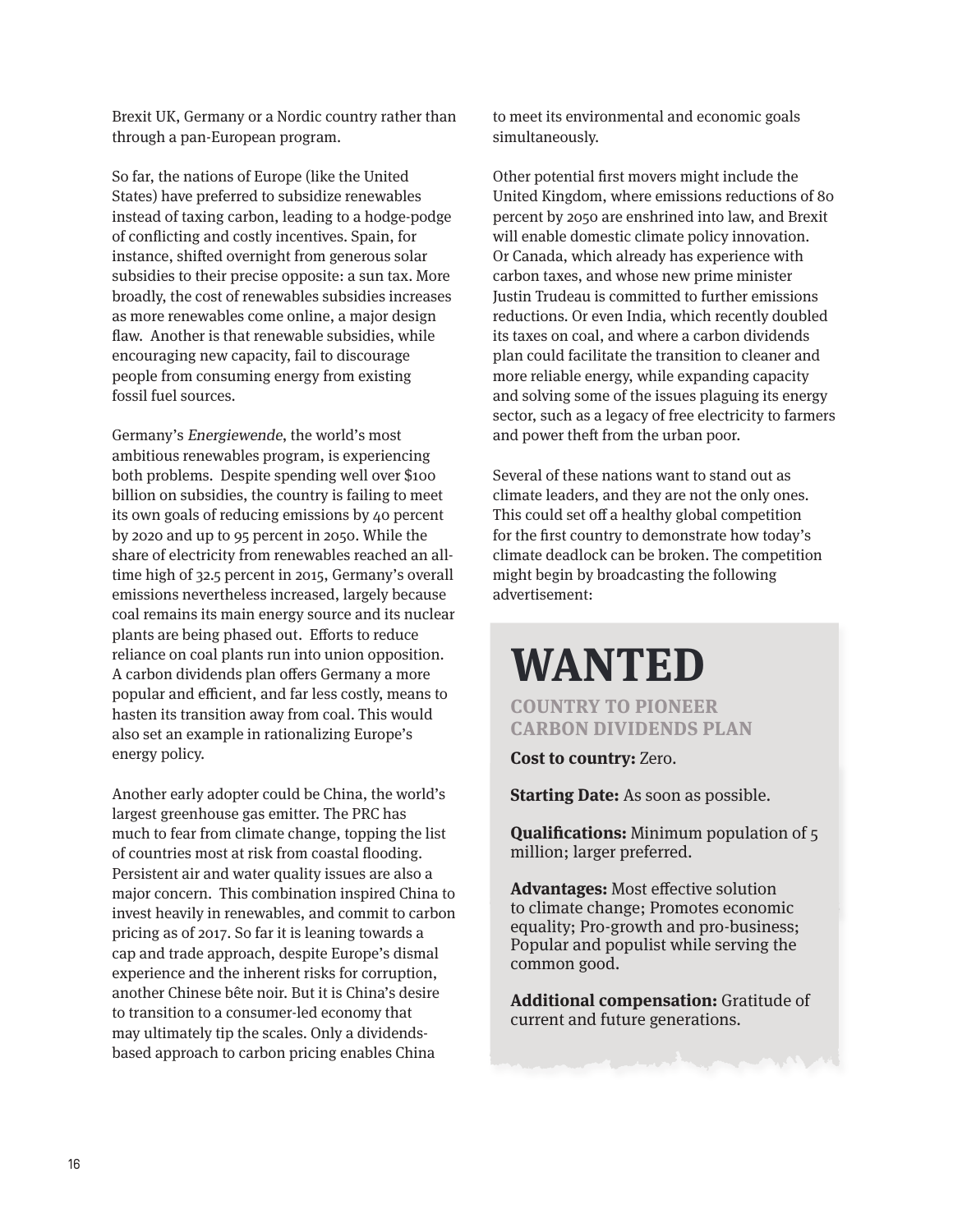#### **Notes**

1 United Nations International Panel on Climate Change, IPCC Fifth Assessment Synthesis Report [2014].

2 The World Bank, Turn Down The Heat: Why a 4C Warmer World Must be Avoided [2012].

3 J. Hansen, M. Sato, P. Hearty, R. Ruedy, M. Kelley, V. Masson-Delmotte, G. Russell, G. Tselioudis, J. Cao, E. Rignot, I. Velicogna, E. Kandiano, K. von Schuckman, P. Kharecha, A.N. Legrande, M. Bauer and K.-W. Lo, "Ice melt, seal level rise and superstorms: evidence from paleoclimate data, climate modeling, and modern observations that 2°C global warming is highly dangerous," Atmospheric Chemistry and Physics, 15, 20059- 20179, 2015.

4 Amos Tversky and Daniel Kahneman, "Loss Aversion In Riskless Choice: A Reference-Dependent Model," The Quarterly Journal of Economics, November 1991.

5 William D. Nordhaus, "A New Solution: The Climate Club," The New York Review of Books, June 4, 2015. June 4, 2015. **Was also assumed to the Carbon Tax**, January 2017.

6 Clive Hamilton and Tim Kasser, "Psychological Adaptation to the Threats and Stresses of a Four Degree World," November 10, 2009.

7 The Economists' Statement on Climate Change, March 29, 1997, https://en.wikipedia.org/wiki/ Economists%27\_Statement\_on\_Climate\_Change.

8 United Kingdom Treasury (HM Treasury), Stern Review on the Economics of Climate Change, October 30, 2006.

9 International Monetary Fund, Counting the Cost of Energy Subsidies, IMF Survey, July 17, 2015.

10 British Columbia, Ministry of Finance, Overview of the revenue-neutral carbon tax, http://www.fin. gov.bc.ca/tbs/tp/climate/carbon\_tax.htm.

11 State of Alaska, Department of Revenue, Permanent Fund Dividend Division, https://pfd. alaska.gov.

12 The United States Department of the Treasury, Working Paper 115, Methodology for Analyzing a

#### **Version**

*Unlocking the Climate Puzzle* was originally published in May 2016. This version, published in January 2017, includes minor updates.

### **. License**

This report carries a Creative Commons Attribution 4.0 International license, which permits re-use of the Climate Leadership Council content when proper attribution is provided. This means you are free to share and adapt the Council's work, or include our content in derivative works, under the following conditions:

**• Attribution.** You must give appropriate credit, provide a link to the license, and indicate if changes were made. You may do so in any reasonable manner, but not in any way that suggests the licensor endorses you or your use.

For the full legal code of this Creative Commons license, please visit www.creativecommons.org. If you have any questions about citing or reusing the Climate Leadership Council content, please visit www.clcouncil.org.